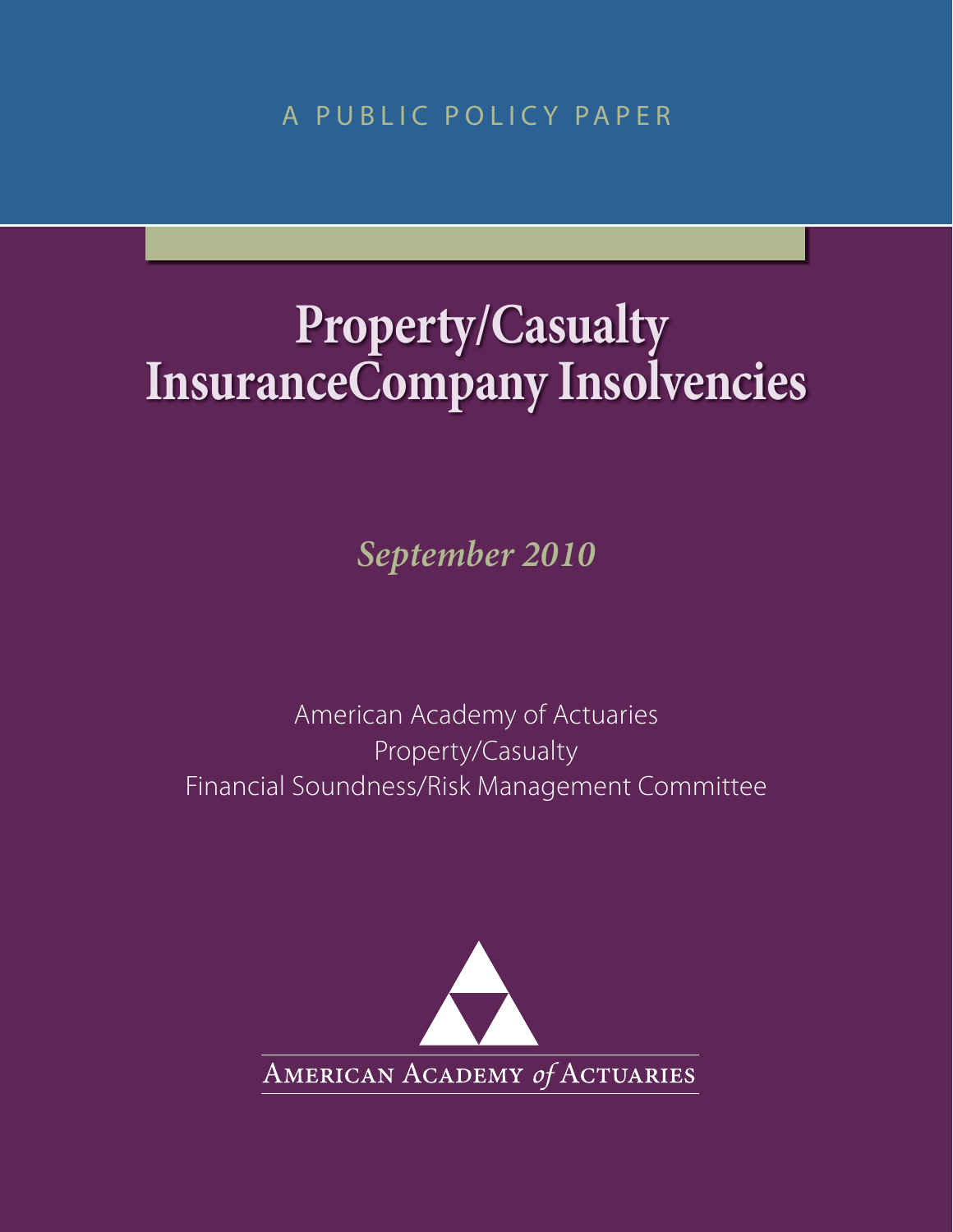# Property/Casualty Insurance Company Insolvencies

*September 2010* 

Developed by the Financial Soundness/Risk Management Committee of the American Academy of Actuaries



The American Academy of Actuaries is a professional association with over 17,000 members, whose mission is to assist public policymakers by providing leadership, objective expertise, and actuarial advice on risk and financial security issues. The Academy also sets qualification, practice, and professionalism standards for actuaries in the United States.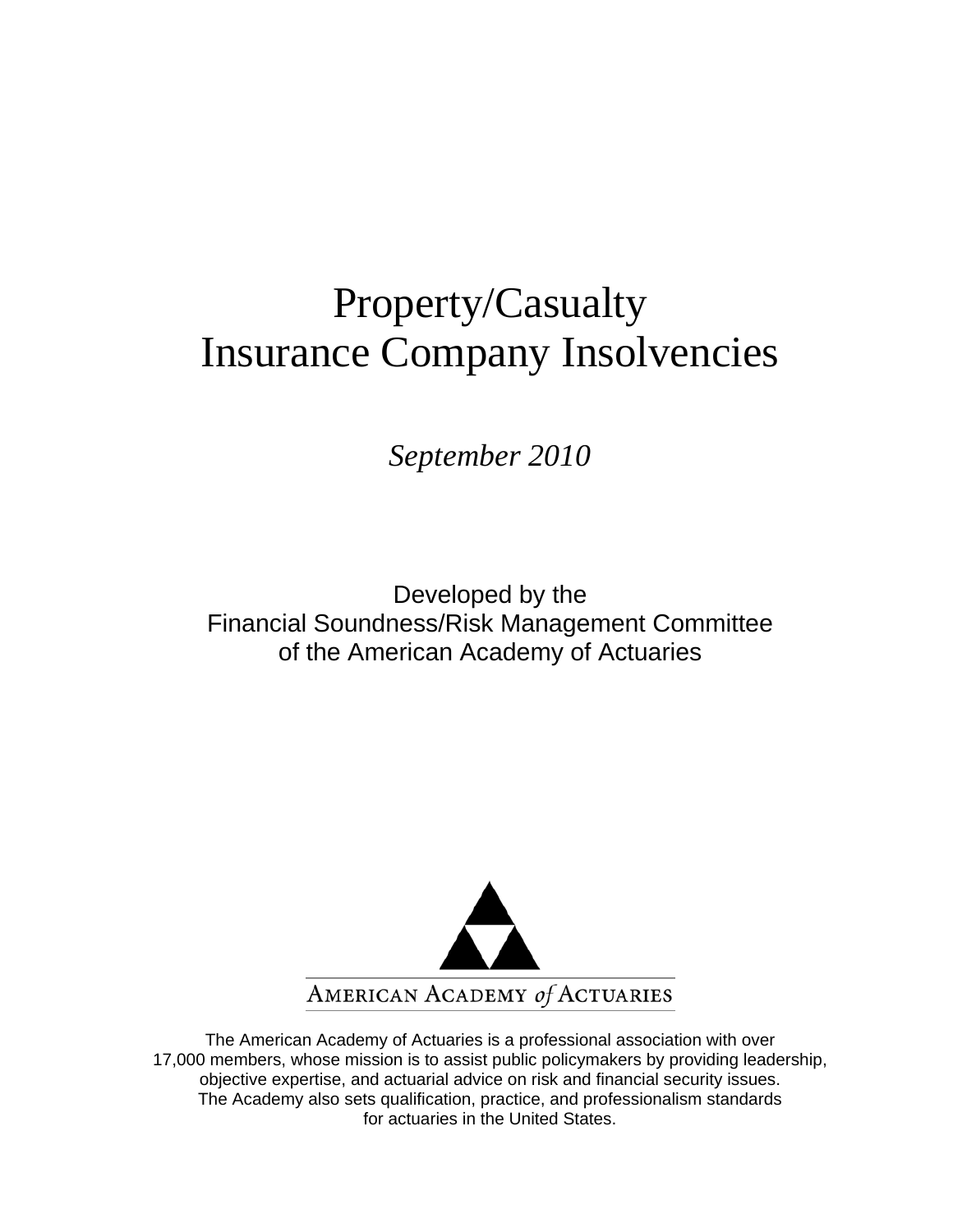## **2010 Financial Soundness/Risk Management Committee**

Debbie Rosenberg, Chairperson

Shawna Ackerman Bob Aldorisio Kevin Bingham Sarah Fore Jeff Kadison<br>
Christopher Ritter<br>
Christopher Ritter<br>
Christopher Ritter<br>
Christopher Ritter<br>
Christopher Ritter<br>
Christopher Ritter<br>
Christopher Ritter<br>
Christopher Ritter<br>
Christopher Ritter<br>
Christopher Ritter<br>
Christop Christopher Ritter David Spiegler



AMERICAN ACADEMY of ACTUARIES

1850 M Street N.W., Suite 300 Washington, D.C. 20036-5805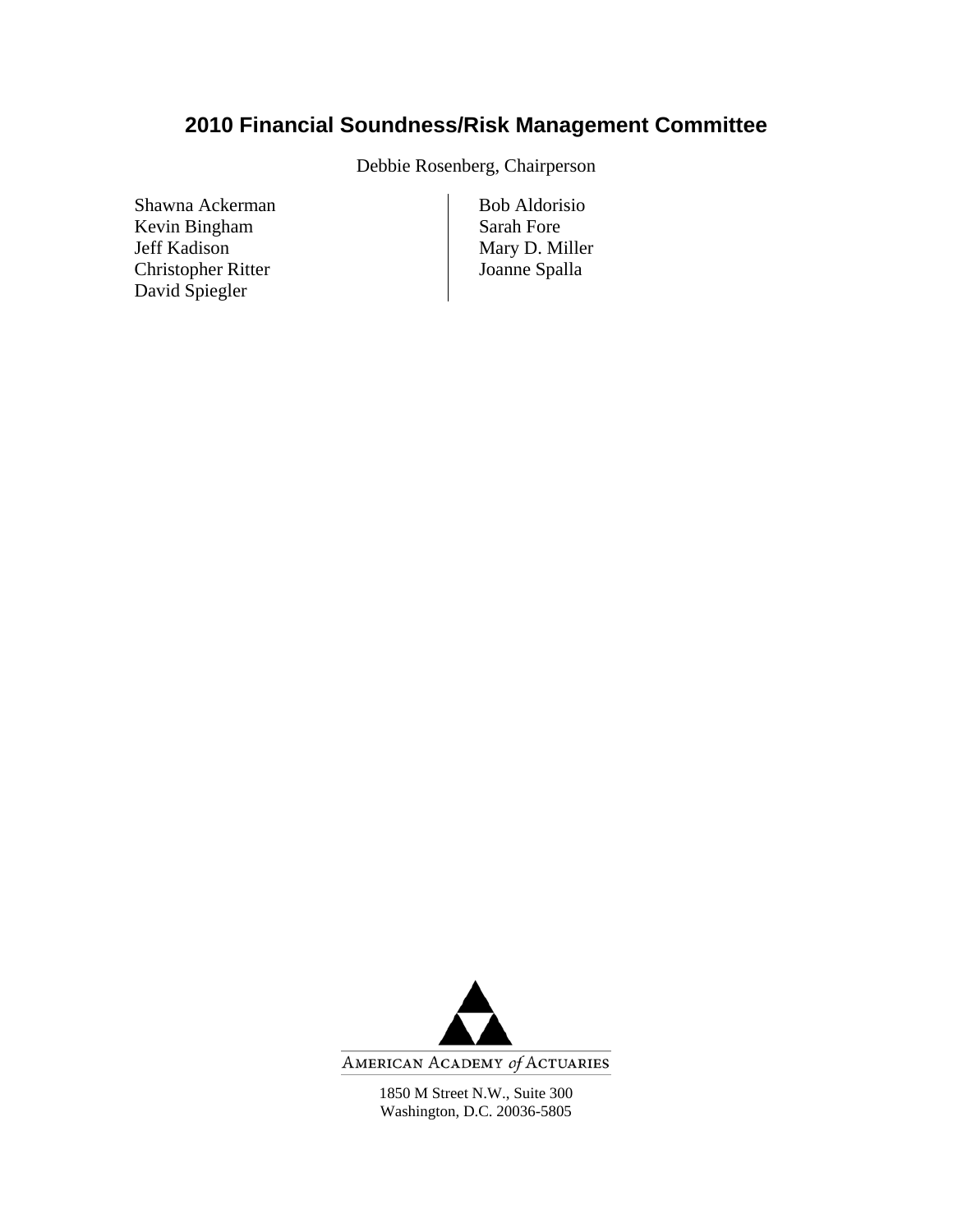## **TABLE OF CONTENTS**

| 1. A Retrospective Look at the 30 Companies With the Greatest Loss Reserve |  |
|----------------------------------------------------------------------------|--|
|                                                                            |  |
|                                                                            |  |
| The Best of Those Companies With Adverse Loss Reserve Development8         |  |
|                                                                            |  |
|                                                                            |  |
|                                                                            |  |
|                                                                            |  |
| 2. The Companies With the Highest Loss Reserve Development Based on 2008   |  |
|                                                                            |  |
|                                                                            |  |
|                                                                            |  |
|                                                                            |  |
|                                                                            |  |
|                                                                            |  |
|                                                                            |  |
|                                                                            |  |
|                                                                            |  |
|                                                                            |  |
|                                                                            |  |
|                                                                            |  |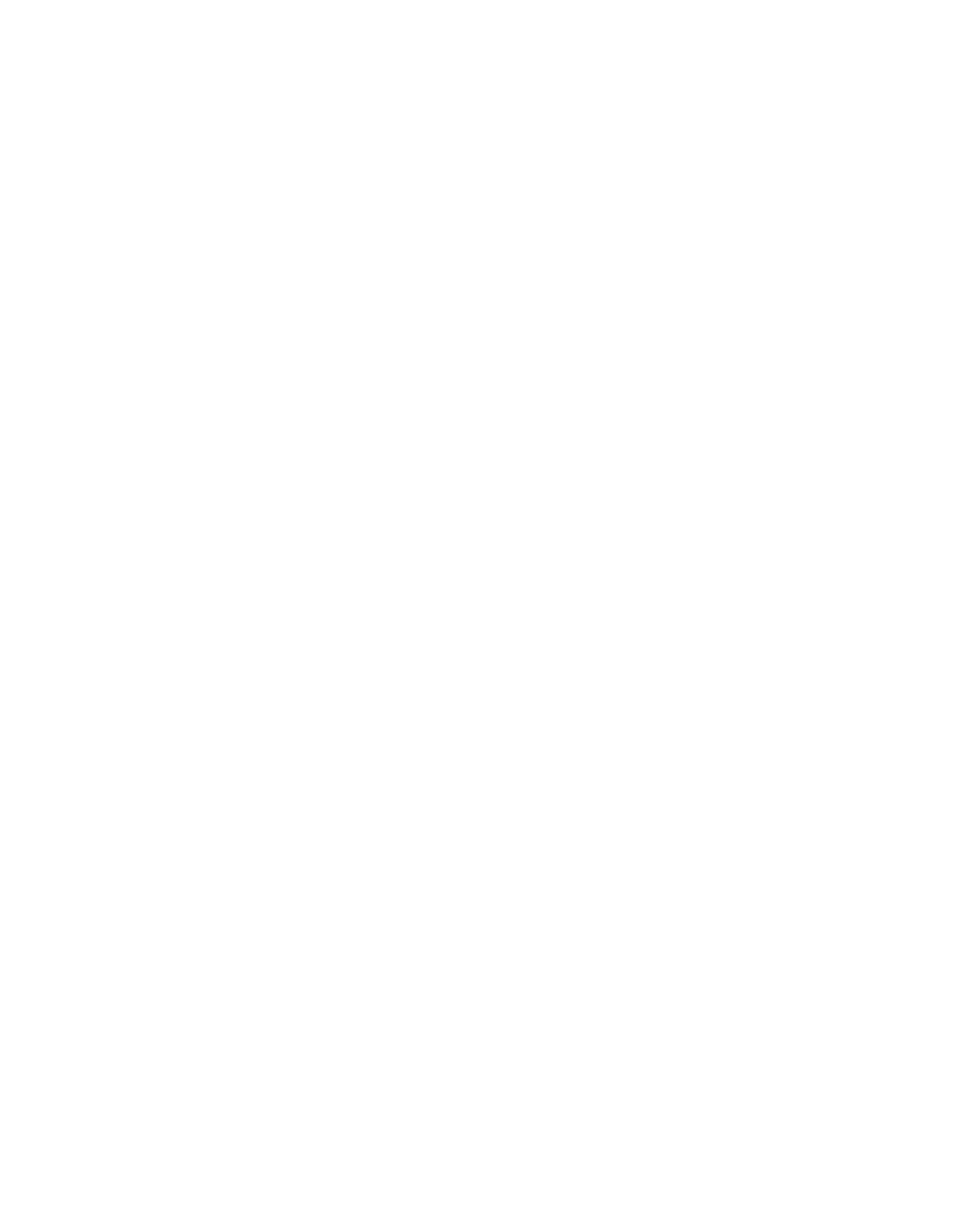#### **PROPERTY/CASUALTY INSURANCE COMPANY INSOLVENCIES**

#### **Introduction**

 $\overline{a}$ 

The Property/Casualty (P/C) Financial Soundness/Risk Management Committee (FSRM) of the American Academy of Actuaries<sup>1</sup> is charged with providing actuarial support, advice, and communications on topics that involve the soundness and risk management of P/C insurance. Since 2003, members of the Casualty Practice Council have researched the effects of loss reserve development in the P/C industry. This discussion is a product of ongoing research by committee members seeking to explore the role that the development of losses plays in the insolvencies of P/C insurance companies.

 The Academy, through its Committee on Property and Liability Financial Reporting (COPLFR), issued two such studies in the 1990s. In each of the previous studies, COPLFR requested that chief examiners of the various insurance departments in states where the insolvent companies were domiciled complete a questionnaire for each of the insolvent companies.

 The three main conclusions of the first study, *Study of Insurance Company Insolvencies from 1969-1987 to Measure the Effectiveness of Casualty Loss Reserve Opinions*, issued in 1990, were as follows:

- 1. The most common cited principal cause of insolvency was "under-reserving." "Under-reserving" was noted in 58% of the insolvencies for which causes were identified. "Mismanagement" was the second most frequently identified cause of insolvency cited in 41% of the responses.
- 2. Many of the loss reserve opinions for companies subsequently declared insolvent were qualified or conditioned in some manner.
- 3. In the majority of insolvencies studied, no loss reserve opinion was rendered (81 of 105 cases).

<sup>&</sup>lt;sup>1</sup> The American Academy of Actuaries ("Academy") is a 17,000-member professional association whose mission is to serve the public on behalf of the U.S. actuarial profession. The Academy assists public policymakers on all levels by providing leadership, objective expertise, and actuarial advice on risk and financial security issues. The Academy also sets qualification, practice, and professionalism standards for actuaries in the United States.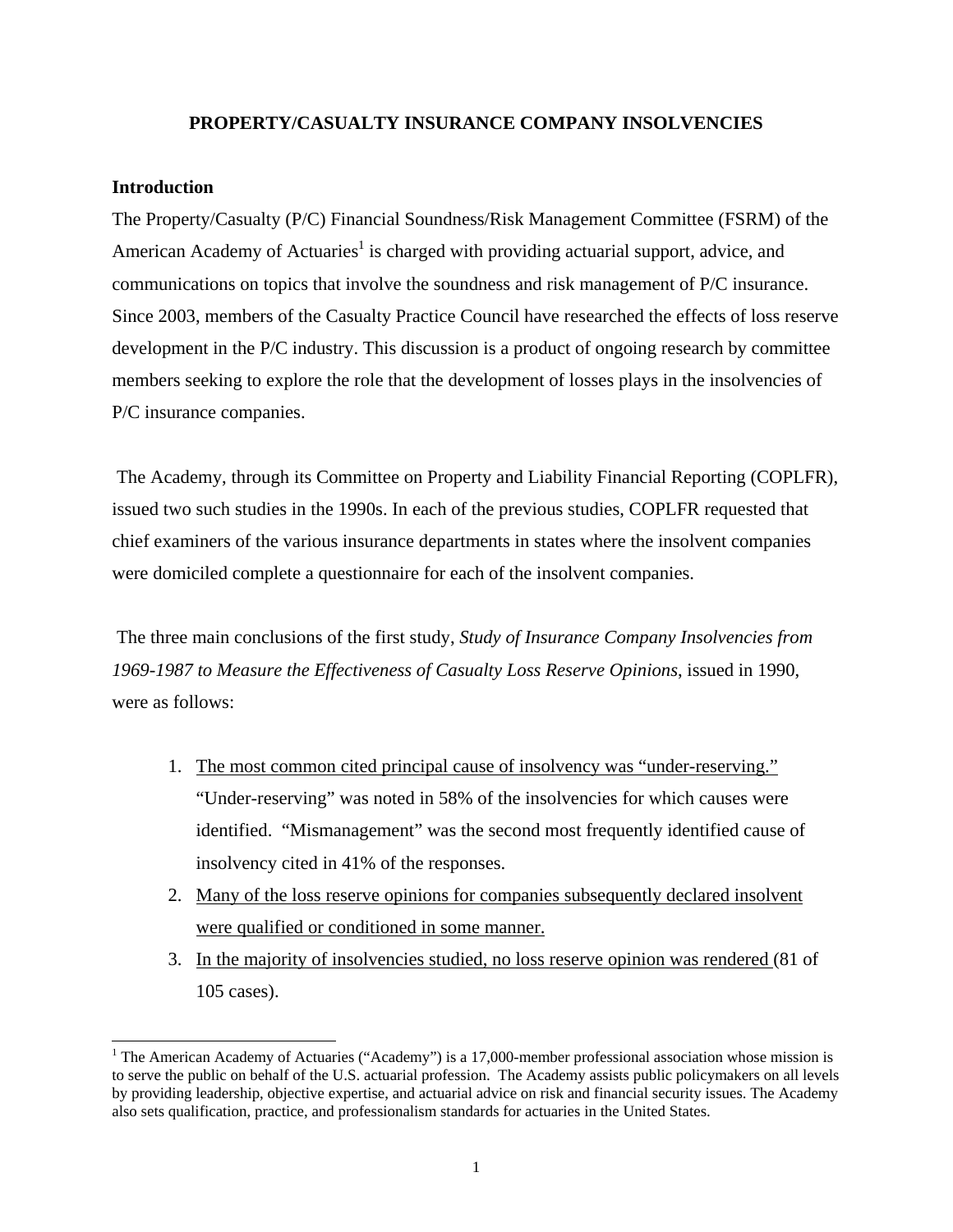The four main conclusions of the second report, *Study of Property-Liability Insurance Company Insolvencies During 1988-1990 with Regards to Statements of Actuarial Opinion*, issued in 1992, were:

- 1. The most common principal cause of insolvency cited by the regulator was "underreserving." "Under-reserving" was noted in 58% of the insolvencies in the first study and in 62% of the insolvencies in the second study for which causes were identified. "Mismanagement" was the second most frequently identified cause of insolvency, cited in 41% and 36%, respectively, of the responses.
- 2. Of the insolvencies studied, a statement of actuarial opinion was rendered in 24 cases out of the 105 responses (23%) in the first study and in 42 cases of the 70 responses (60%) in the second study. (35 of the 42 included a copy of the latest opinion rendered)
- 3. Of the opinions rendered, 11 out of 24 in the first study (46%) and 7 out of 35 in the second study (20%) were rendered by actuaries.
- 4. Many of the loss reserve opinions rendered by qualified actuaries for companies subsequently declared insolvent were qualified or conditioned in some manner (4 of 9 cases in the first study and 4 out of 7 in the second study).

#### **Historical Perspective**

To begin the present study, members of the FSRM Committee reviewed the May 2010 A.M. Best annual report on company impairments. A.M. Best cites deficient loss reserves/inadequate pricing and rapid growth as the major causes of financial impairments in the P/C industry over the past 41 years.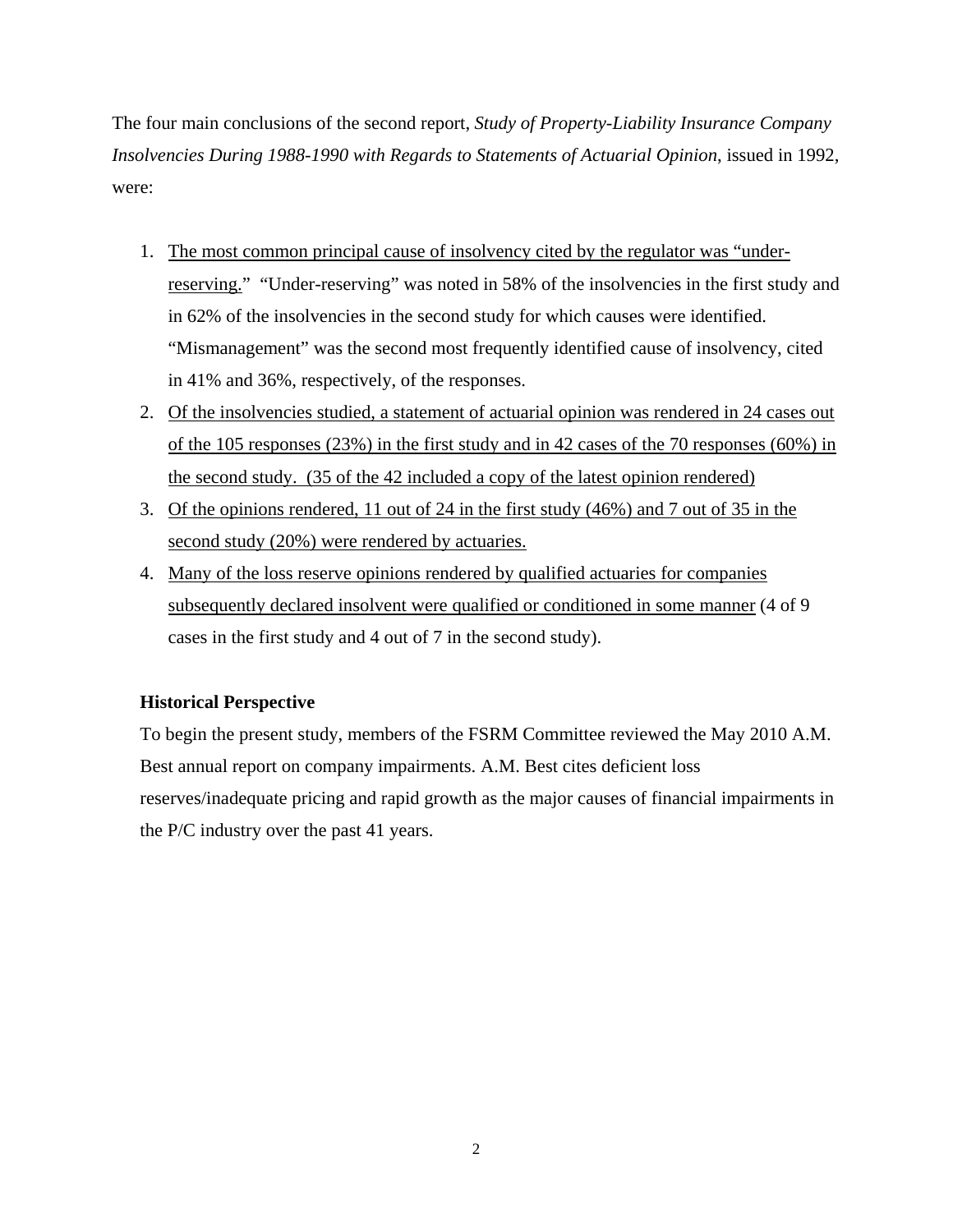

While an impaired company may not necessarily be declared insolvent, the causes of impairments are often precursors to insolvencies. Impairment rates also are highly correlated with underwriting performance, as illustrated in the following graph:

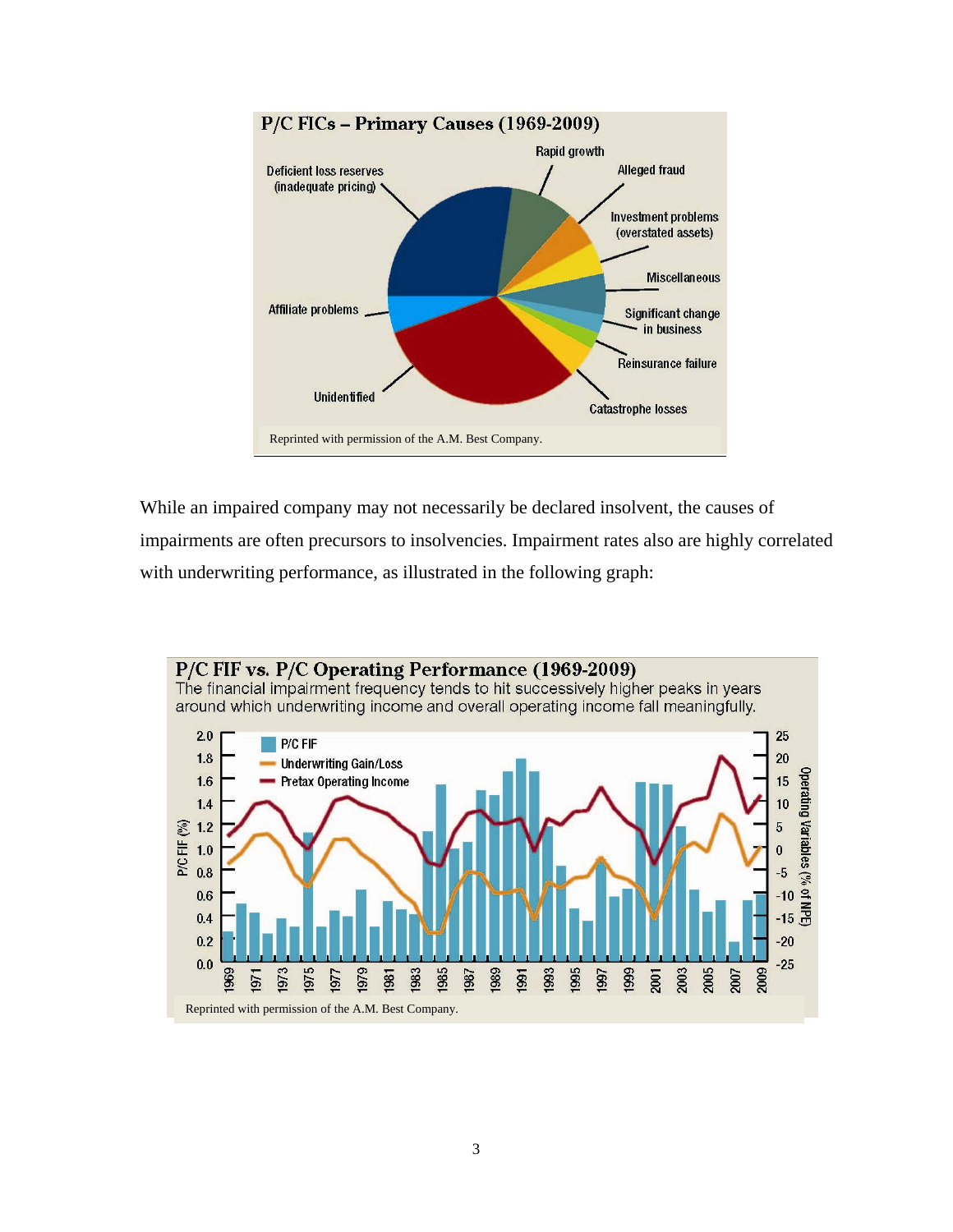A.M. Best also looks at how the rate of impairment correlates with the economic climate.



Sharply rising inflation and interest rates tend to correlate with an increase in the number of impairments.

#### **Scope of the Current Research**

Since the last Academy report was issued in 1992, the science of enterprise risk management (ERM) has evolved, and the risk-focused surveillance framework has been introduced to provide tools for early identification of troubled companies. The FSRM committee determined this would be an ideal time to revisit the issue of company insolvencies, with an eye toward achieving the following goals:

- To determine if inadequate loss reserves still would be identified as the primary cause of insolvencies. When loss reserves are found to be deficient, an insurer must increase reserves, thereby depleting its capital and surplus.
- To assess what role the SAO has played in helping to mitigate P/C insurer insolvencies. The SAO has been in effect for nearly 30 years and has undergone significant changes over that time.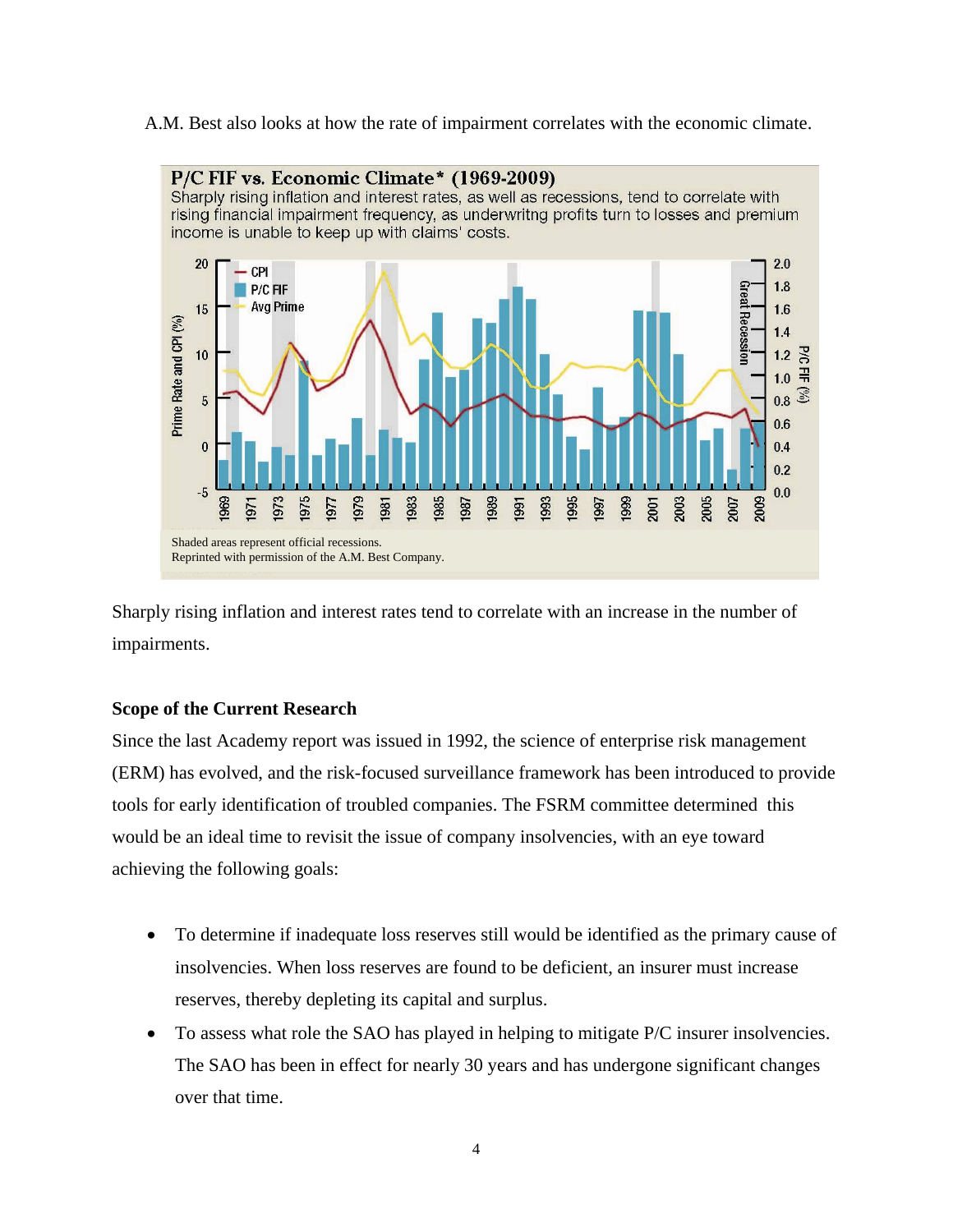To examine these issues, the FSRM Committee chose to examine the problem through the following means:

- Revisiting companies that experienced the largest loss reserve development in the early 2000s to assess how they fared and to identify some of the distinguishing characteristics that allowed some to survive while others failed;
- Establishing a current listing of companies with significant loss reserve development to try to identify the cause or causes of this problem, leveraging available company data in conjunction with the SAOs;
- Researching recent insurer insolvencies to identify the underlying causes, including how well SAOs worked to distinguish these companies prior to insolvency.

#### **Summary of Observations**

Based on the results of these analyses, the FSRM Committee concluded that underreserving, by itself, is not the leading cause of insolvency. This is consistent with current ERM theory, which encourages each company to develop its own ERM culture using an individual assessment of all functional areas and determining how those areas relate to company solvency. Although the FSRM Committee identified deficient loss reserves/inadequate pricing, rapid growth, and alleged fraud as major causes of insolvency, there does not appear to be one primary cause. Where multiple causes of insolvency are listed, it is not clear that any one cause is independent of the others. For example, mismanagement often is cited as the cause of insolvency—but mismanagement can manifest itself in many ways, including deficient loss reserves and inadequate pricing.

- A retrospective look at the status of the 30 companies that were identified as having the greatest deficiencies in their 2001 loss reserves as of year-end 2002 resulted in the following observations:
	- 1. Of these companies, 80 percent are actively writing today and are not in financial difficulty.
	- 2. Most of the companies either were very large or were subsidiaries of very large companies.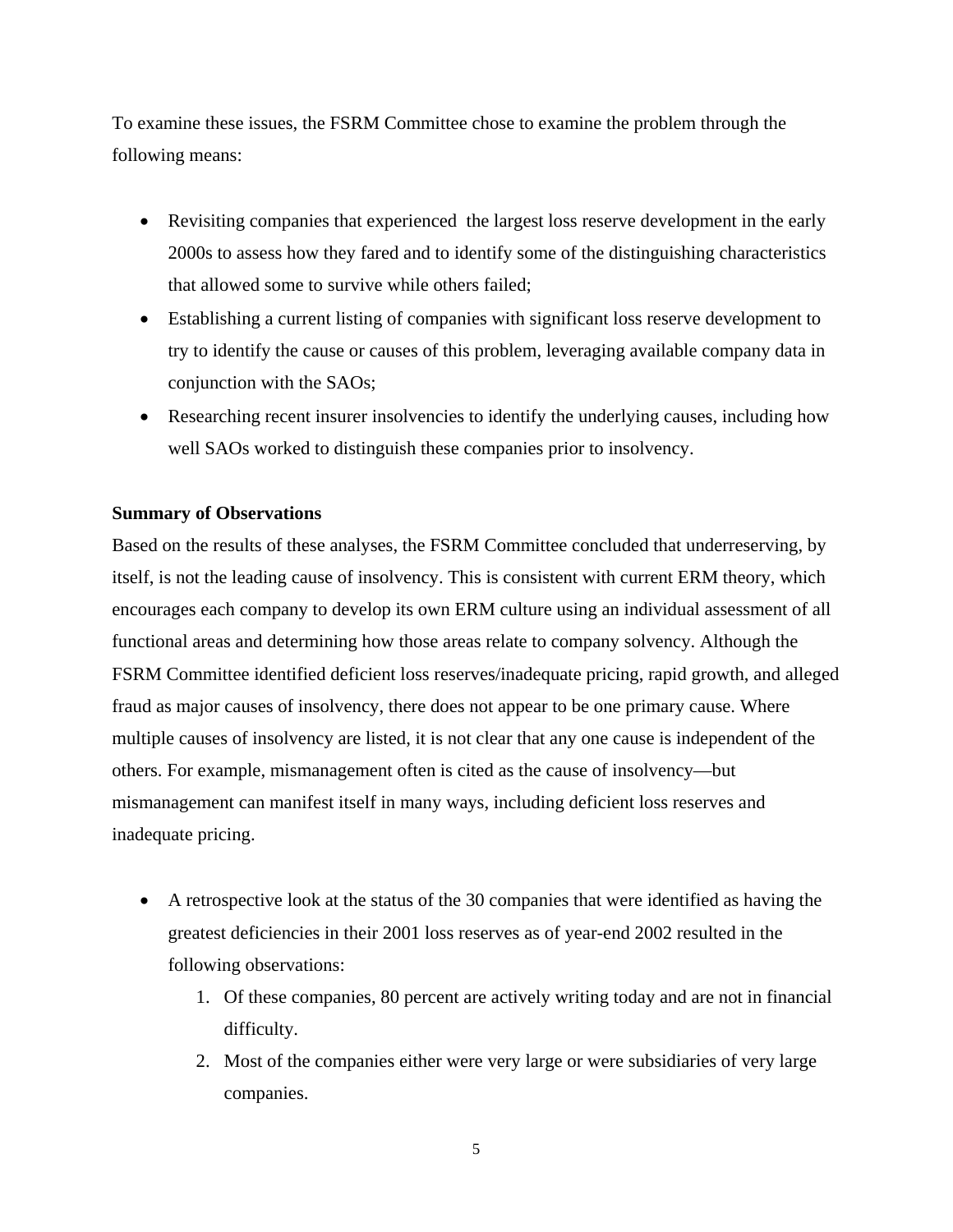- 3. Almost all the loss reserve development occurred in commercial lines, including asbestos and environmental (A&E).
- 4. The long tails of their liabilities gave these companies more time to better evaluate and fund their liabilities, thereby strengthening their financial positions.
- 5. Beginning in 2004, SAOs include a more robust discussion of risk factors.
- Identification and analysis of the 30 companies with the largest loss reserve development based on 2008 data revealed the following:
	- 1. The most severe adverse loss reserve developments were driven mainly by the broader financial crisis.
	- 2. Almost half the companies were repeat offenders in that they also were among the top 10 companies with the largest loss reserve development, based on 2007 data.
	- 3. Risk of material adverse deviation (RMAD) disclosures were issued infrequently by the appointed actuaries of the Top 30 companies.
- Analysis of the 36 P/C companies that became insolvent between 2005 and 2009 revealed the following:
	- 1. The companies, in general, were small, relatively new, and/or concentrated in one line of business or state.
	- 2. Indicators of poor management were apparent, as evidenced by inadequate levels of reinsurance, rapid premium growth, data problems, underpricing, and underreserving.
	- 3. SAOs, for the most part, did not include a robust discussion of risk, nor did they identify when there was an RMAD.

The results of these analyses are discussed more fully in the sections that follow.

### **1. A Retrospective Look at the 30 Companies With the Greatest Loss Reserve Development in 2002 From 2001 Losses**

A perfect storm presented itself in 2001 with the convergence of the bottom of a soft pricing cycle, deterioration of California workers compensation (WC) results, the Sept. 11 attacks, and A&E development. In 2002, the deficiencies in the 2001 reserves emerged, and P/C actuaries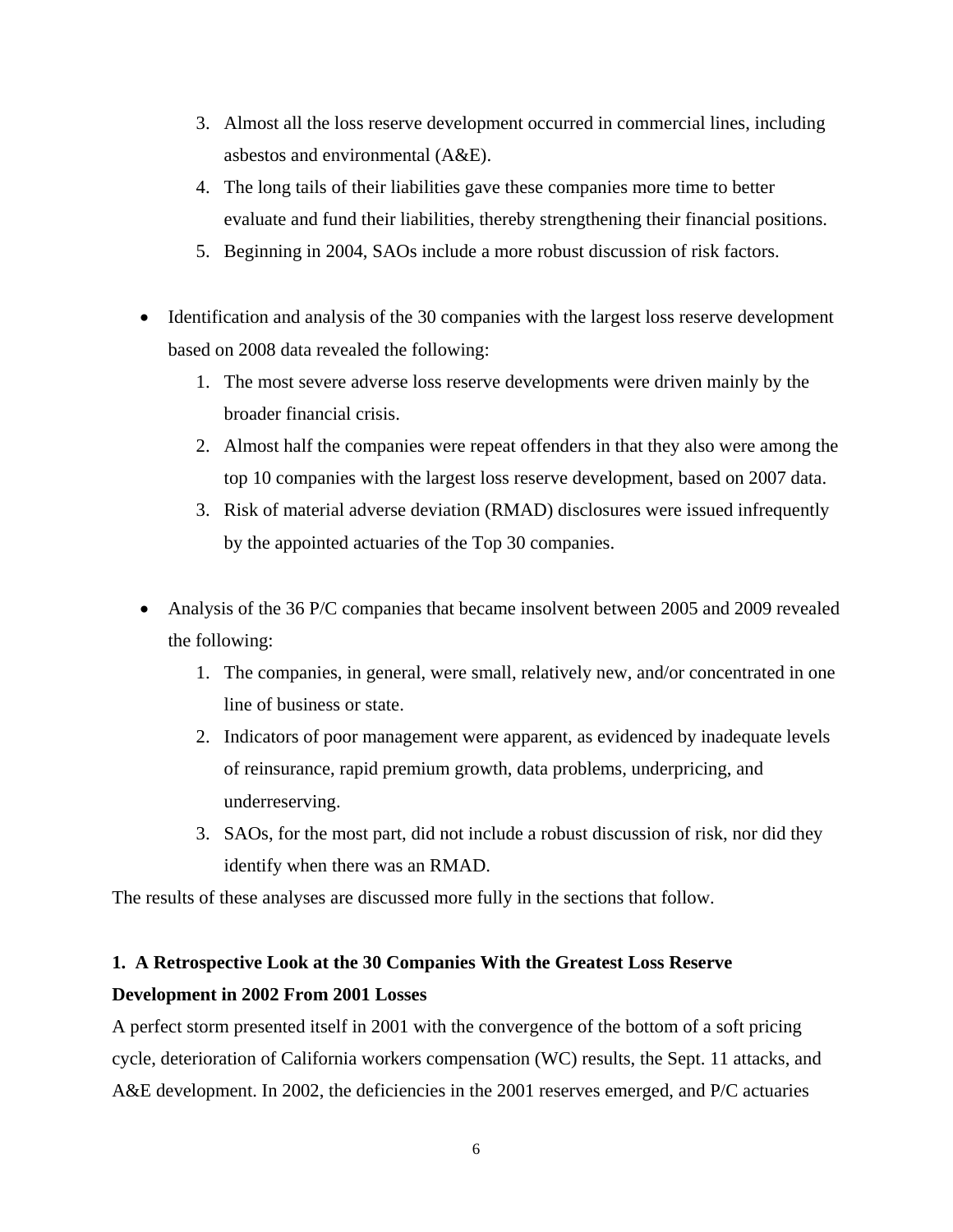were criticized for either getting the reserves wrong or failing to insist that management book stronger reserves. Of the \$23 billion in adverse loss reserve development that emerged in 2002 on 2001 reserves, nearly \$18.5 billion (80 percent) was in the 30 companies that had the highest dollar amount of adverse development. For this section, the committee looked back at those 30 companies and reviewed their opinions and financial results for the years leading up to the 2002 development, as well as what has transpired since then. See Appendix 1.

#### **General Observations**

By 2002, the Casualty Actuarial and Statistical Task Force<sup>2</sup> of the National Association of Insurance Commissioners (NAIC) already had begun work on modifying the actuarial opinion instructions after the introduction of Actuarial Standard of Practice (ASOP) No. 36, *Statements of Actuarial Opinion Regarding Property/Casualty Loss and Loss Adjustment Expense Reserves*. The revisions to the instructions were effective for year-end 2004 opinions. While there were some high-quality opinions prior to 2004, the revised instructions appear to have triggered a more rigorous discussion of risks in opinions issued in 2004 and later. Signers now were required to indicate whether there was an RMAD, to identify those risk factors, and to define what they considered to be material. Before 2004, signers only were required to comment if they believed there was a risk of insolvency.

Some additional observations:

 $\overline{a}$ 

- Of the 30 companies, 22 were rated A or better by A.M. Best, including 11 that were rated A++.
- Only 12 of the 30 opinions in 2001 indicated the presence of an RMAD. Yet 27 of the 30 experienced adverse deviation greater than 10 percent of surplus in 2002. Through 2008, all 30 experienced development greater than 10 percent of surplus on the 2001 reserves.
- Three of the companies experienced significant adverse development related to personal lines, mostly due to mold. The majority of the development was due to WC, medical professional liability, and A&E.

 $2<sup>2</sup>$  At the time, the Casualty Actuarial and Statistical Task Force was known as the Casualty Actuarial Task Force.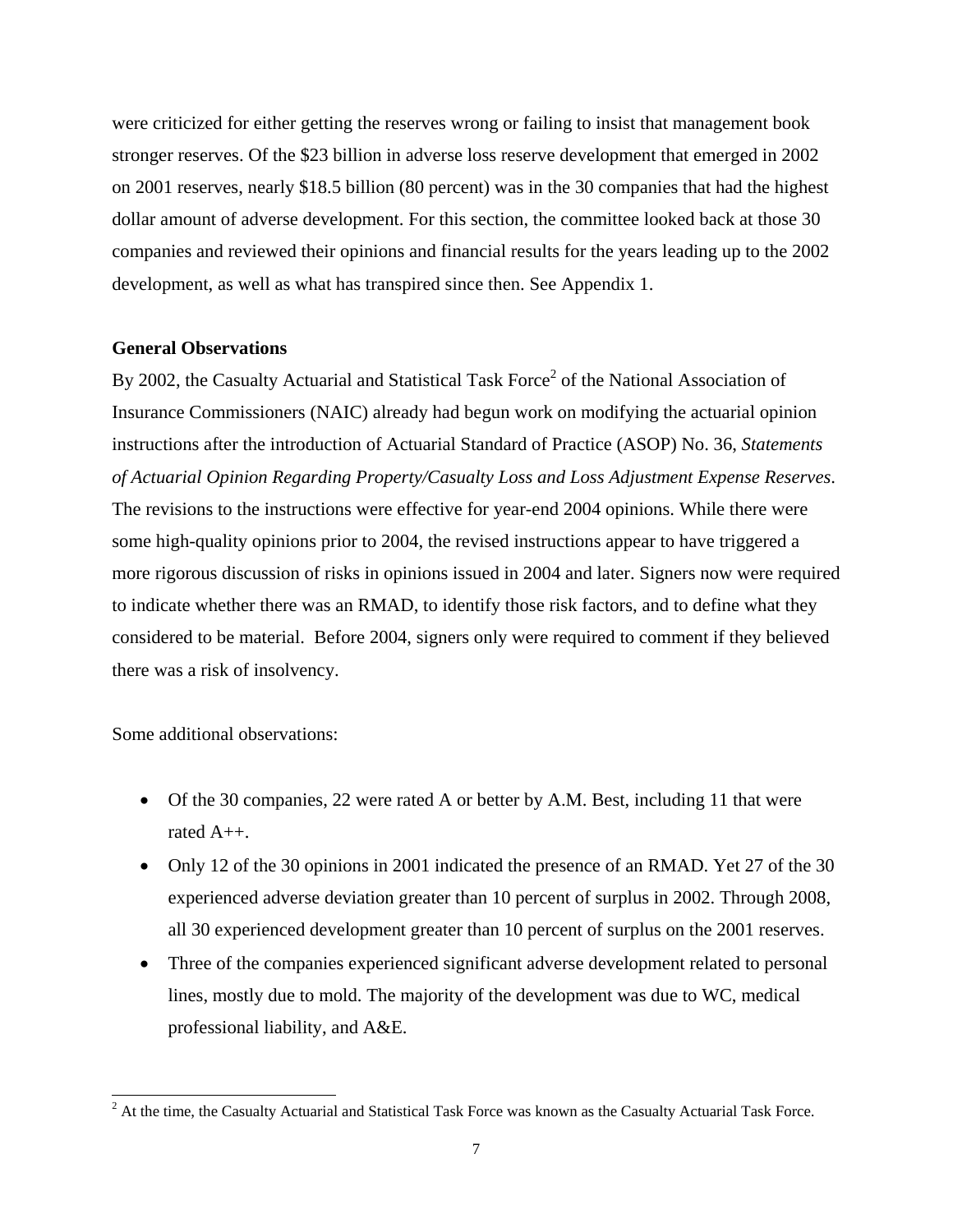- In 2001, nine opinions were signed by consultants. Three of the nine contained RMAD statements. The other 21 were signed by company actuaries. Nine of these had RMAD statements. Since these 21 companies were generally larger companies, there were a greater percentage of company actuaries signing the SAO. Consultants had a lower percentage of RMADs than company actuaries.
- The \$23 billion of adverse development was only 6 percent of the total industry surplus of \$378 billion—but the \$18.4 billion for these 30 companies was 23 percent of their surplus. Subsequent development in nine of the 30 companies is greater than their 2001 surplus. In other words, if they had known and booked the true ultimate value of their reserves in 2001, they would have been insolvent. While it is not possible to calculate accurately a revised risk-based capital (RBC), at least an additional 11 companies would have been in some type of RBC action level, had they known and booked their ultimate reserves.
- Six of the companies on the list were reinsurers.

In the sections that follow, the 30 companies will be discussed individually in more detail.

#### **The Best of Those Companies With Adverse Loss Reserve Development**

- Three companies made the list simply due to their size.
- Their 2002 development was less than 10 percent of their 2001 surplus.
- They are still large active participants in the market, although one has since been acquired by another company.
- Their surplus is equal to or greater than their surplus in 2001.
- Their RBC ratios in 2008 were 400 percent, 500 percent, and 600 percent.
- Although their 2001 reserves continued to develop adversely, their recent reserve positions appear quite stable.
- Two of the three indicated an affirmative RMAD in 2008.

#### **Those Companies No Longer Actively Writing**

 Six of the companies either are no longer writing business or are not writing the same type of business they were writing in 2001. While one of the six was quite large if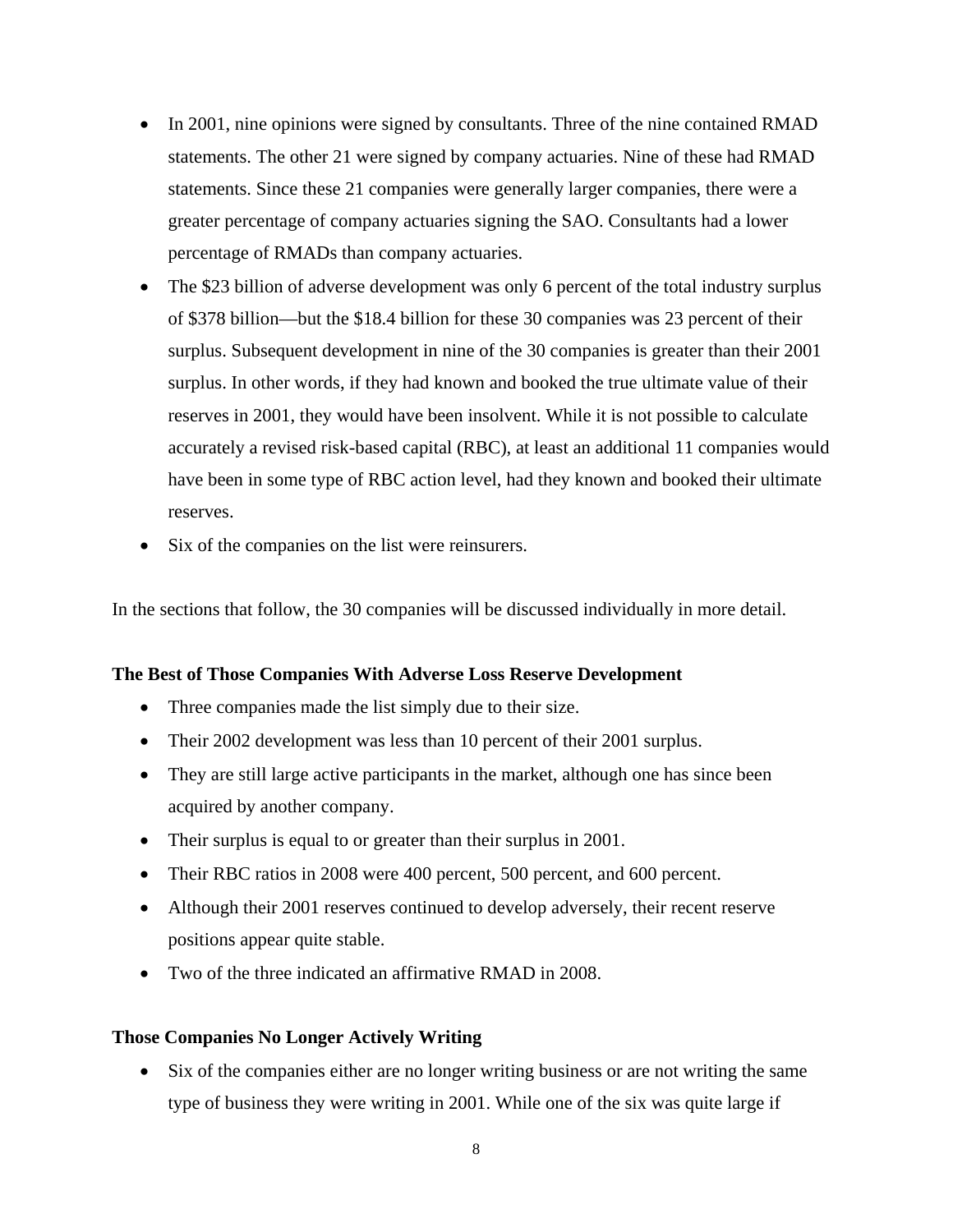measured by its 2001 surplus, the others were five of the smallest companies that made the list.

- Of the three reinsurers in this category, one has been in runoff since October 2002. The 2002 SAO contained an affirmative RMAD, as has every opinion since then. While it has been close to insolvency in the past, the company appears to have stabilized. The actuary wrote a good discussion of risk factors in the SAO.
- The other two reinsurers in this category are members of the same group of companies and were purchased by another reinsurer in 2006. At that time, one of the companies ceased to exist as a separate entity. It had affirmative RMADs throughout our review period with good discussions of risk factors. It was largely an excess reinsurer that suffered heavy adverse development from 2002 until its end in 2006. The second reinsurer in this group also has had robust descriptive SAOs and RMADs since 2000. It is in runoff as a reinsurer, but continues to write primary business. The company had several parental infusions of capital prior to its acquisition in 2006.
- The most distressed company was insolvent by the end of 2002, and it was put into liquidation in 2003. The 2001 SAO is the only pre-insolvency SAO available. It was a reasonable opinion with little or no discussion of any risk factors, except to state that the RBC was below the authorized control level (ACL). There was no affirmative RMAD stated in the SAO by the consulting actuary.
- One company was already in runoff before 2001. The company was technically insolvent but had a parental agreement and retroactive reinsurance in place. Its liabilities were largely A&E. The SAOs had good discussions of risk from the company actuary, including affirmative RMAD statements.
- The final company, no longer actively writing, has been in runoff since 2002. Neither the 2000 nor 2001 SAOs indicated that the company was experiencing any difficulties. The RBC fell from 486 in 2001 to 114 in 2002. There has been an affirmative RMAD each year since 2002.

#### **Special Cases**

 Two of the companies are state WC funds. One has had an affirmative RMAD since 2000 and the other has had an affirmative RMAD since 2002. Based on subsequent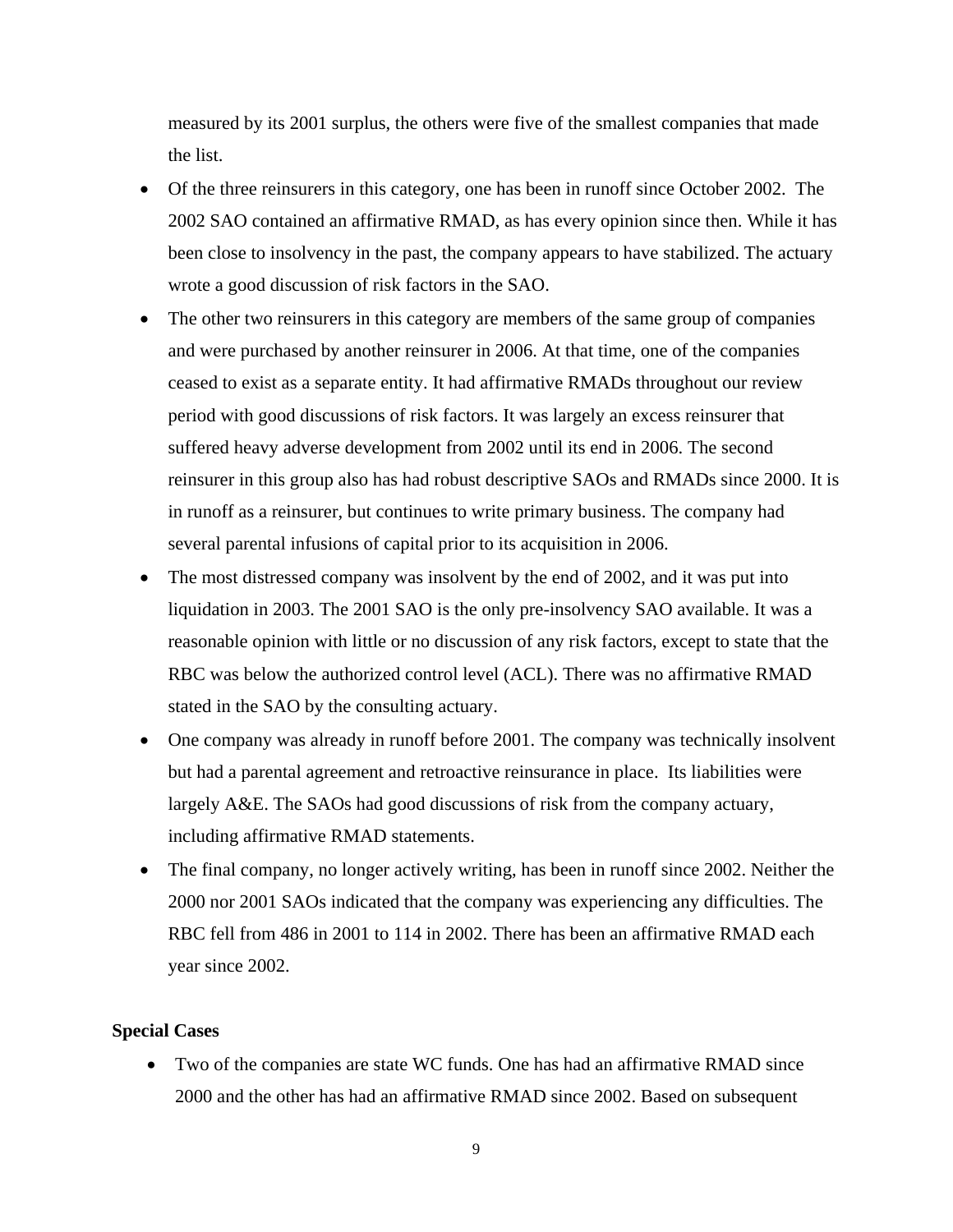runoff, one would have been insolvent in 2001. One has been exempt from RBC during the period; the other has a 650 RBC score. While one SAO has a reasonable discussion of risks, the other is less descriptive.

- The third company in this category is a medical professional liability writer in New York. It is subject to specific New York regulatory requirements regarding rates and solvency. While technically insolvent, its opinions have had affirmative RMADs and good risk discussions each year since 2000.
- A fourth company in this category is a company that writes only homeowners' insurance. The company has a strong parent, but, in 2002, its one-year development was 350 percent of the prior year's reserves. Since then, it has experienced favorable development on what was largely a Texas mold reevaluation. The company's 2001 SAO included an affirmative RMAD statement and a good discussion of risks. The company has not had an affirmative RMAD since 2004 and has stabilized and been profitable since that time.

For a discussion of the companies analyzed on the basis of the NAIC group to which they belong, see Appendix 2.

#### **Additional Discussion**

As shown on the next page in Table A, the loss reserve development of the worst 30 companies drives total development for the industry each year. Of the 30 companies described in this section, 16 were among the worst 30 in 2003, and 18 were on the list in 2004. Fourteen of the 2002 companies were on the list in 2003 and 2004. Twenty of the companies on the list in 2003 were also on the list in 2004.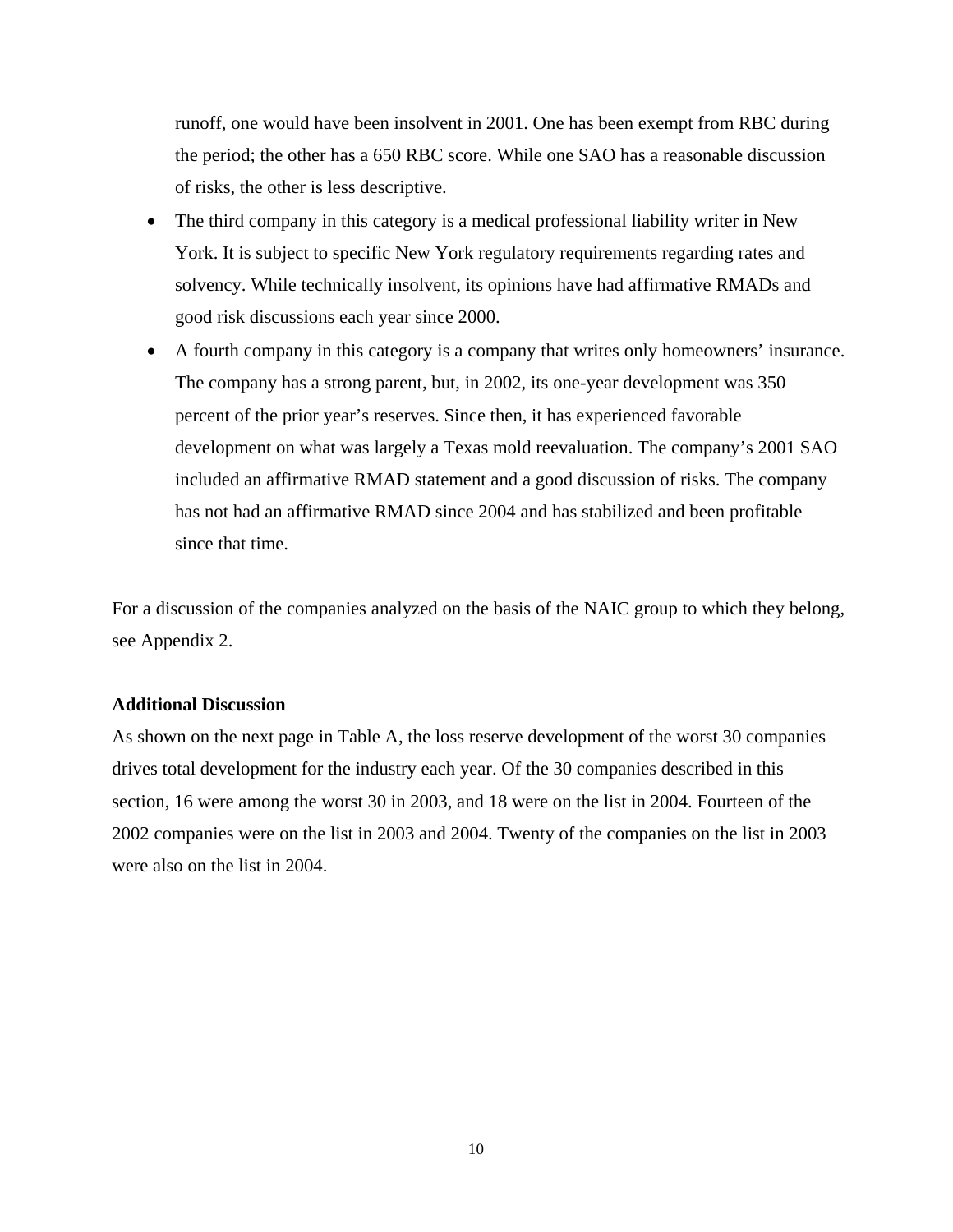#### **TABLE A**

| Calendar | <b>All Companies</b> | Worst 30   |
|----------|----------------------|------------|
| Year     | (Billions)           | (Billions) |
| 2002     | \$23.1               | \$18.4     |
| 2003     | 13.8                 | 13.5       |
| 2004     | 10.1                 | 13.4       |
| 2005     | 1.0                  | 20.2       |
| 2006     | $-6.7$               | 4.5        |
| 2007     | $-8.3$               | 4.8        |
| 2008     | -1.8                 | 14.9       |

Table B shows the average RBC for the industry and for the worst 30 companies in each year.

#### **TABLE B**

| Calendar | <b>All Companies</b> | Worst 30 |
|----------|----------------------|----------|
| Year     |                      |          |
| 2002     | 457                  | 301      |
| 2003     | 492                  | 342      |
| 2004     | 523                  | 296      |
| 2005     | 556                  | 372      |
| 2006     | 610                  | 464      |
| 2007     | 624                  | 422      |

#### **Conclusions:**

- Of the 30 companies, 80 percent are actively writing today and are not in financial difficulty.
- Most of the companies either were very large or were subsidiaries of very large companies.
- Almost all the development occurred in commercial lines, including A&E.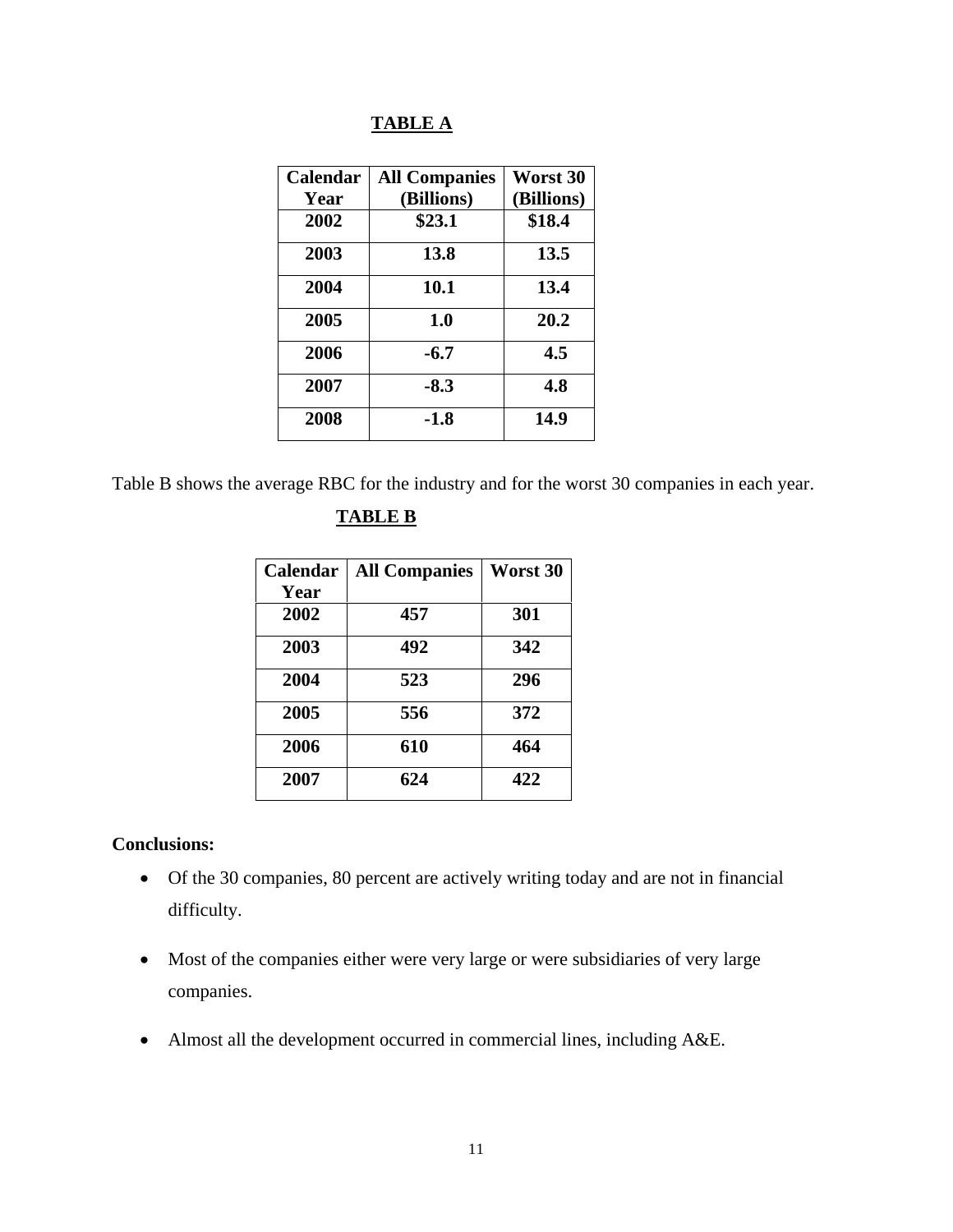- The long tail of their liabilities gave these companies more time to recover and strengthen their financial positions. Smaller companies with shorter tail lines have an immediate demand for cash outlay and, therefore, do not have the option to seek capital infusions, exit troublesome lines of business, implement rate increases, or pursue merger opportunities
- SAOs, beginning in 2004, include a more robust discussion of risk factors.

#### **2. The Companies With the Highest Loss Reserve Development Based On 2008 Data**

This analysis updates the prior studies of loss reserve development in the P/C insurance industry. Using 2008 financial statement data, the FSRM committee identified the 30 companies driving the largest loss reserve development and labeled this group the Top 30. The Top 30 is defined as those companies that reported the largest one-year development statistic (in raw dollars), as reported on a company's Schedule P. Selecting this statistic in this manner naturally predisposes the Top 30 to be populated almost exclusively by larger companies. In addition to reviewing the financial data affected by loss reserving, the FSRM Committee also looked at the SAOs to see how accurately they identified companies in possible distress. See Appendix 3.

This research has been compiled using publicly available data on companies that have contributed to loss reserve development over the past few years. The goals of this research include gaining a greater understanding of the occurrence and magnitude of material adverse loss reserve developments in the industry, the role of the SAO, and the role of the actuary in general.

#### **Reserve Developments—Financial Data**

In the early part of the past decade, material loss reserve developments experienced across the P/C industry drew the scrutiny of industry observers. In the years 2002 to 2004 alone, overall loss reserve developments accounted for a deterioration of more than \$40 billion in industry surplus, as shown in Table A on Page 11. The source of individual company developments varied, but the prevailing factor was material increases in asbestos reserves. It appears from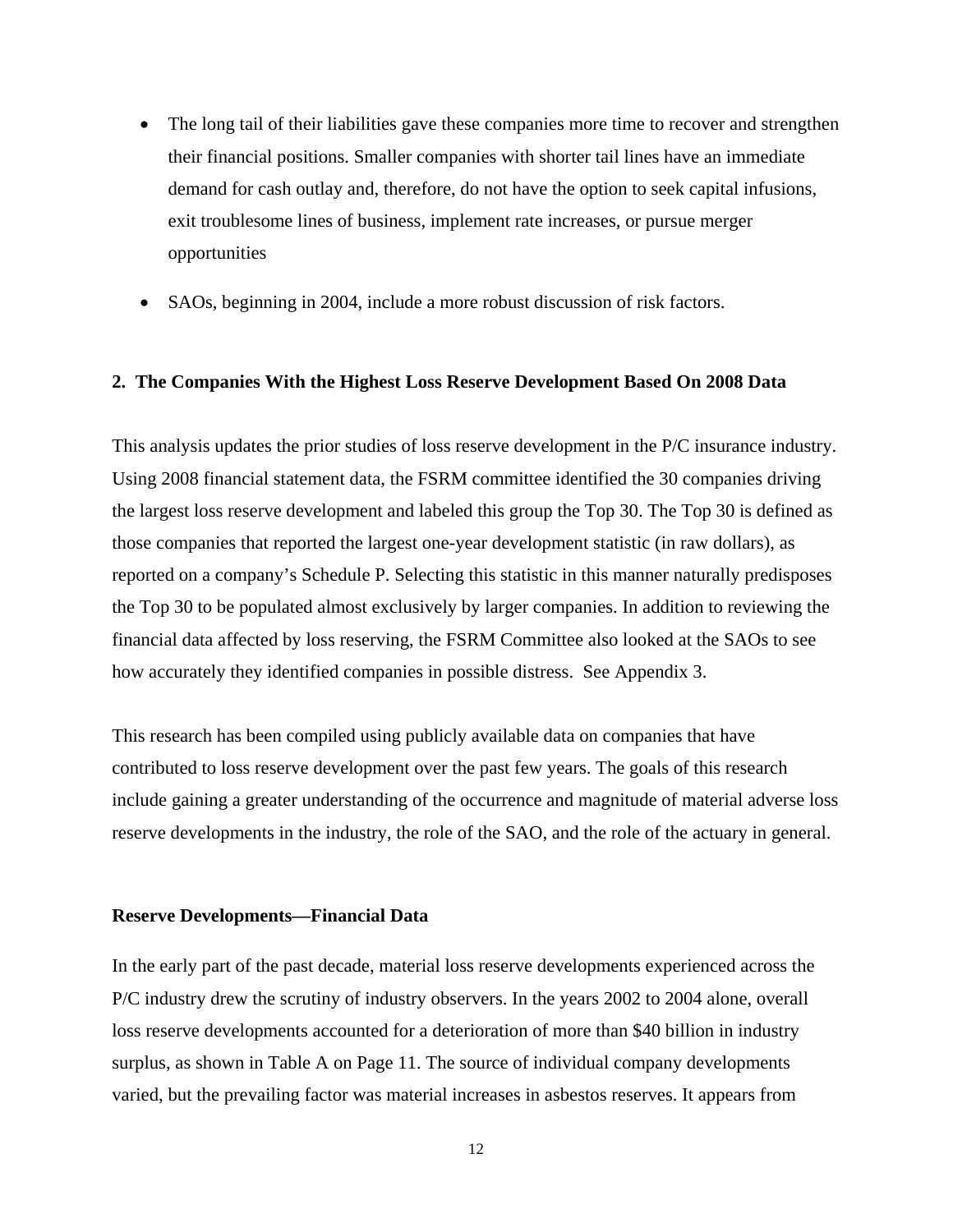available data that 30 percent to 35 percent of more than \$40 billion came from increases in these reserves attributed to accidents occurring years or even decades earlier. In addition to asbestos, a number of other lines contributed to these earlier developments, including medical professional liability, WC, high excess liability insurance, and long-tailed casualty reinsurance. During this time period, many insurers enjoyed a hard insurance market (i.e., a period of rising prices), in which favorable underwriting results helped members of company management to strengthen reserves and shore up their balance sheets.

Since that time, however, company loss reserves have not developed as adversely as previously observed. From 2006 to 2008, industry development was favorable. The relative infrequency of material increases in asbestos liabilities played a significant role in this positive shift in prioryear loss reserve development.

Table C shows that, since 2002, the number of companies with one-year development in excess of 10 percent of their previous year-end surplus steadily decreased until 2007. This table is based on all companies reporting data to the NAIC.

| <b>Calendar</b><br>Year | <b>Percentage of Companies</b><br>with Reserve Development<br>> 10 Percent of Surplus | <b>Percentage of Companies</b><br>with Reserve<br>Development $>10$<br><b>Percent Previous</b><br><b>Reserves</b> |
|-------------------------|---------------------------------------------------------------------------------------|-------------------------------------------------------------------------------------------------------------------|
| 2001                    | 15.5                                                                                  | 20.7                                                                                                              |
| 2002                    | 16.8                                                                                  | 23.7                                                                                                              |
| 2003                    | 15.7                                                                                  | 21.1                                                                                                              |
| 2004                    | 11.1                                                                                  | 14.9                                                                                                              |
| 2005                    | 5.9                                                                                   | 9.3                                                                                                               |
| 2006                    | 4.2                                                                                   | 8.2                                                                                                               |
| 2007                    | 4.8                                                                                   | 8.8                                                                                                               |
| 2008                    | 5.2                                                                                   | 8.8                                                                                                               |

#### **TABLE C**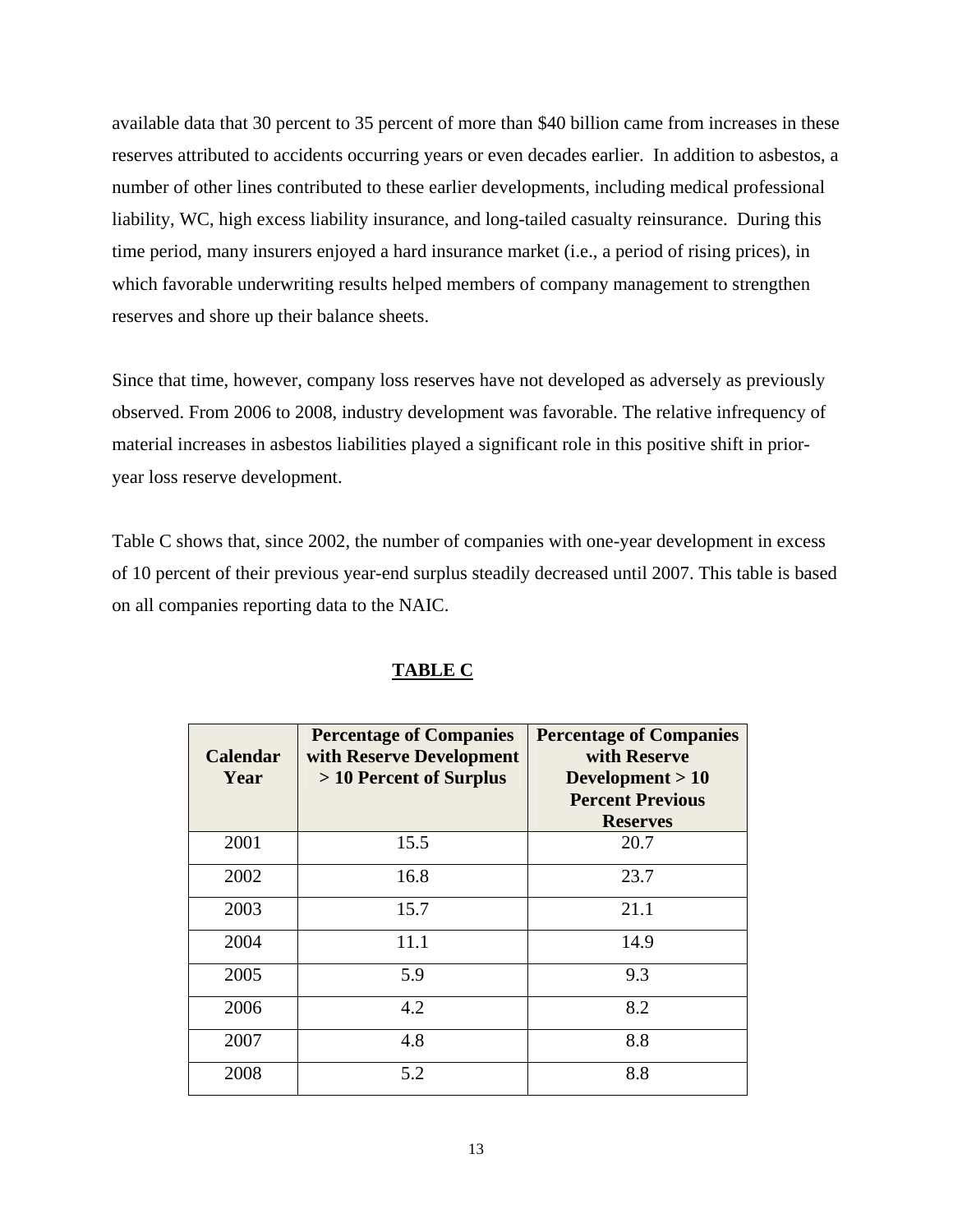The table above also shows the proportion of companies that experienced one-year development in excess of 10 percent of the previous year's reserves. It also provides some perspective on the proportion of companies that are subject to the one-year-development IRIS test, triggered only when a company's development exceeds 20 percent of the previous year's surplus. This table also provides perspective on the potential variability of the reported loss reserves for each company in the industry.

In 2008, the most severe adverse loss reserve developments were driven mostly by the broader financial crisis. The development is attributable to a small number of insurers that wrote mortgage insurance and financial products. Although the rest of the industry had fairly low adverse development, the small number of insurers affected by the 2008 meltdown in the housing and credit markets became new members of the Top 30 list. Similar to the asbestos liabilities earlier in the decade, the emergence of these reserves can be viewed as a unique event for the P/C industry.

#### **The 2008 Top 30**

One must look closely at the actual companies that make the list to avoid making inaccurate inferences. Many companies in the 2008 Top 30 were from the financial products group described above. In fact, five of the top six companies in the 2008 Top 30 made the list because of unique developments in financial products and mortgage guaranty insurance. In addition, three members were large personal-lines companies that experienced minor loss-reserve developments when measured as a percentage of their surplus. Because of their overall size, the dollar amount of adverse development was large, resulting in their placement in the Top 30. Beyond these unique situations, however, the FSRM Committee was able to identify 13 companies that were repeat offenders from the 2007 Top 30.

#### **The Appointed Actuary and the SAO**

The role of the appointed actuary, actuarial practice, and the SAO were also of great interest to the committee. Members reviewed the SAOs prepared for each of the large companies for these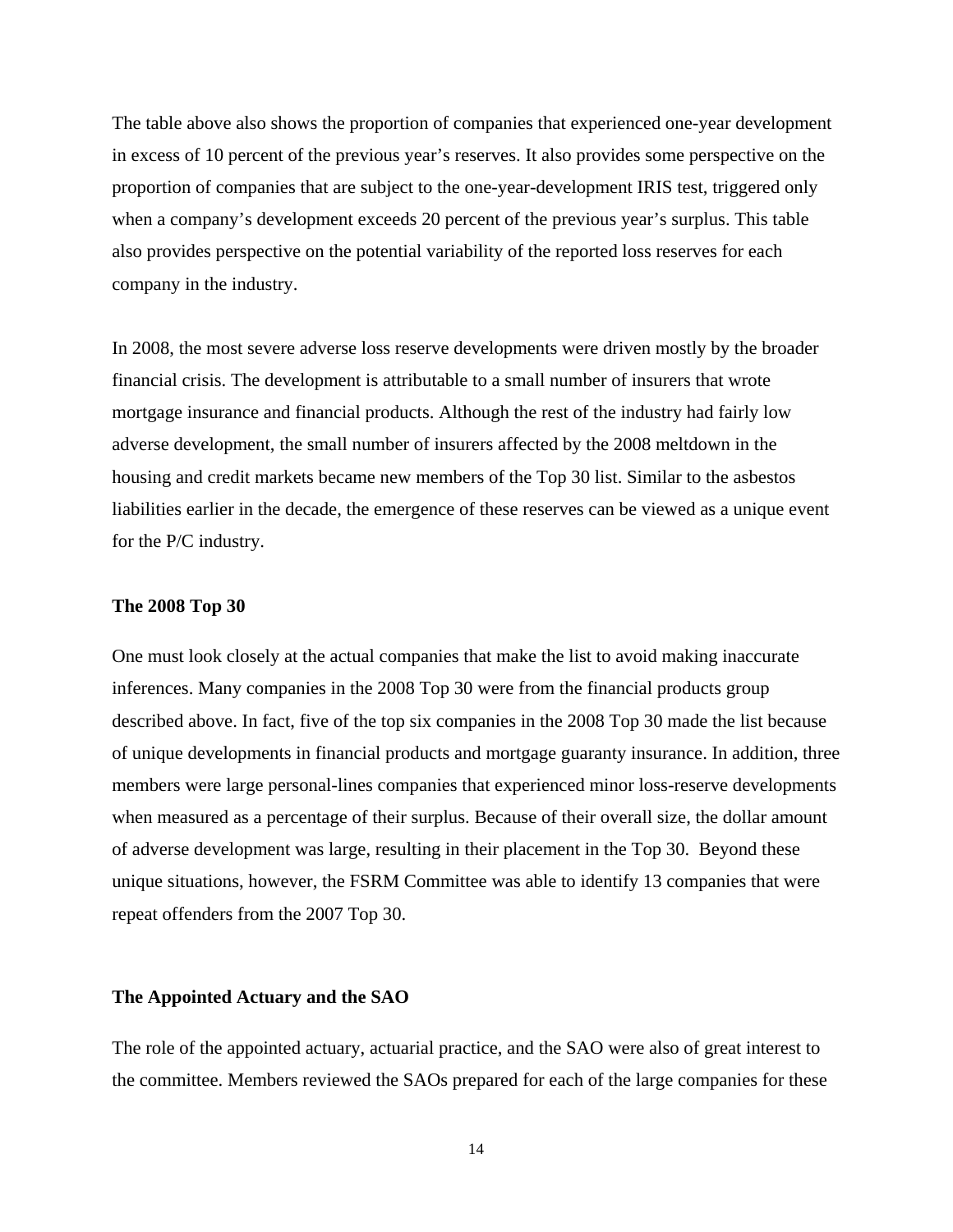Top 30 companies, tracking important data about the company, its affiliation, and the actuary who signed the SAOs. The FSRM Committee also noted information about the actuary's relationship with the company or its auditor and whether the actuary had replaced a previous appointed actuary.

The FSRM Committee found that eight of the companies in the Top 30 had appointed actuaries who were employees of the company. This is a result of the fact that the Top 30 were identified as those companies with the largest dollars of loss reserve development. This naturally led to the identification of companies that are large enough to employ actuaries full time to sign their SAOs. Of the 22 consultants retained by companies in the Top 30, 11 worked for the firm that also performed the audit of the company.

Specific focus was placed on the RMAD disclosure, which has been a requirement of actuaries since 2004. Affirmative RMAD disclosures appear infrequently among the appointed actuaries serving the Top 30. In 2008, only 19 of the Top 30 (63 percent) indicated affirmative RMADs for those companies with large loss reserve developments. In 2006, only nine of the companies with large developments in the Top 30 (30 percent) had an affirmative RMAD. The percentage of groups in the Top 30 with RMADs has increased only gradually over the years, with the maximum frequency approximating 75 percent of the Top 30 groups. The number of SAOs with affirmative RMADs is lower than the FSRM Committee would have expected, given that the Top 30 is a group of companies that, by definition, have exhibited material loss reserve development. Because a materiality standard is selected by the appointed actuary, not every actuary will agree as to what constitutes a material deviation. In addition, large companies can be included in the list even when their development is less than 10 percent of surplus. Even with all these considerations, however, the FSRM Committee believes continued research and guidance for the actuarial profession is necessary to address the fact that a large percentage of Top 30 companies lacked affirmative RMADs just a few years before experiencing material loss reserve development.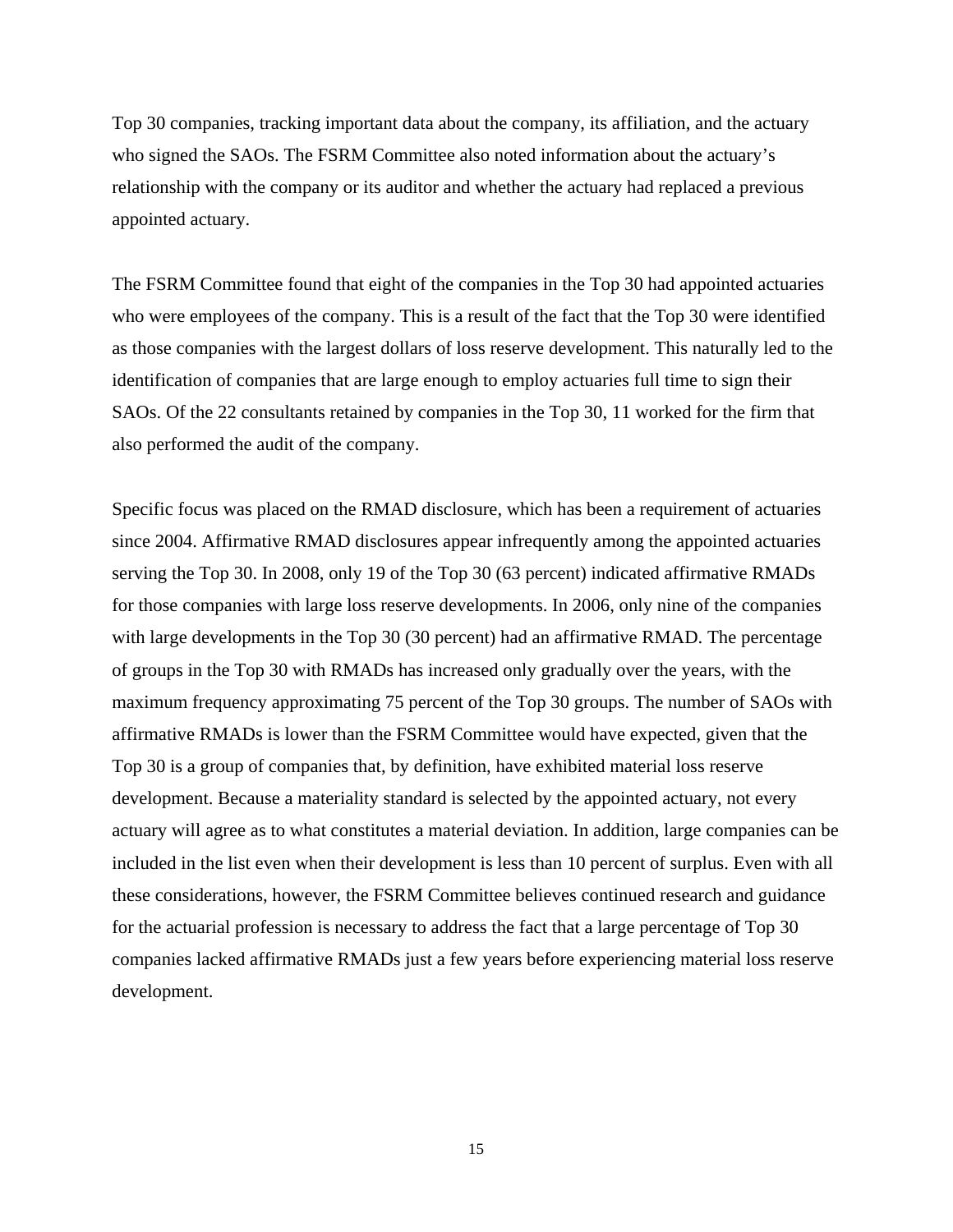#### **Areas of Continued Interest**

In future years, the FSRM Committee plans to expand its review of companies. The FSRM Committee aims to expand the field of companies by observing financial and SAO data from companies with significant loss reserve development ratios (to surplus). It is likely this will enable FSRM Committee members to observe smaller to mid-sized companies that have experienced material developments.

The committee also would like to continue to monitor the prevalence of affirmative RMADs among those companies that have material development and subsequently have become impaired because of loss reserve developments.

#### **3. Insolvent Property Casualty Companies 2005-2009**

Financial data and SAOs, when available, were reviewed for 36 companies that were declared insolvent between 2005 and 2009. This information was reviewed for each of the five years prior to the company's year of insolvency. Several common themes emerged in the study of these companies. The majority of the companies was small, relatively new, and/or was concentrated in one line of business and/or state. The review of financial data for many of the companies showed evidence of poor management and decisionmaking, including little or no reinsurance, inadequate reinsurance for the amount of risk, very rapid premium growth, significant adverse development, inadequate pricing, and potentially serious data problems.

Out of the five years of data for the 36 companies, a little more than half of the opinions (89) were available for review. One opinion was qualified; the rest stated that reserves were reasonable. An affirmative RMAD disclosure was included in 43 of these opinions and 33 noted that there was no RMAD. The remaining opinions either were silent regarding RMAD or the wording was such that it was not possible to determine with certainty whether there was an RMAD. There were some cases in which surplus was depleted entirely due to adverse development over a short time period (one to two calendar years), but the actuary did not mention that there was an RMAD. In one of these cases, the actuary explicitly stated that there was *not* an RMAD. As stated earlier in this report, beginning in 2004, signers of SAOs were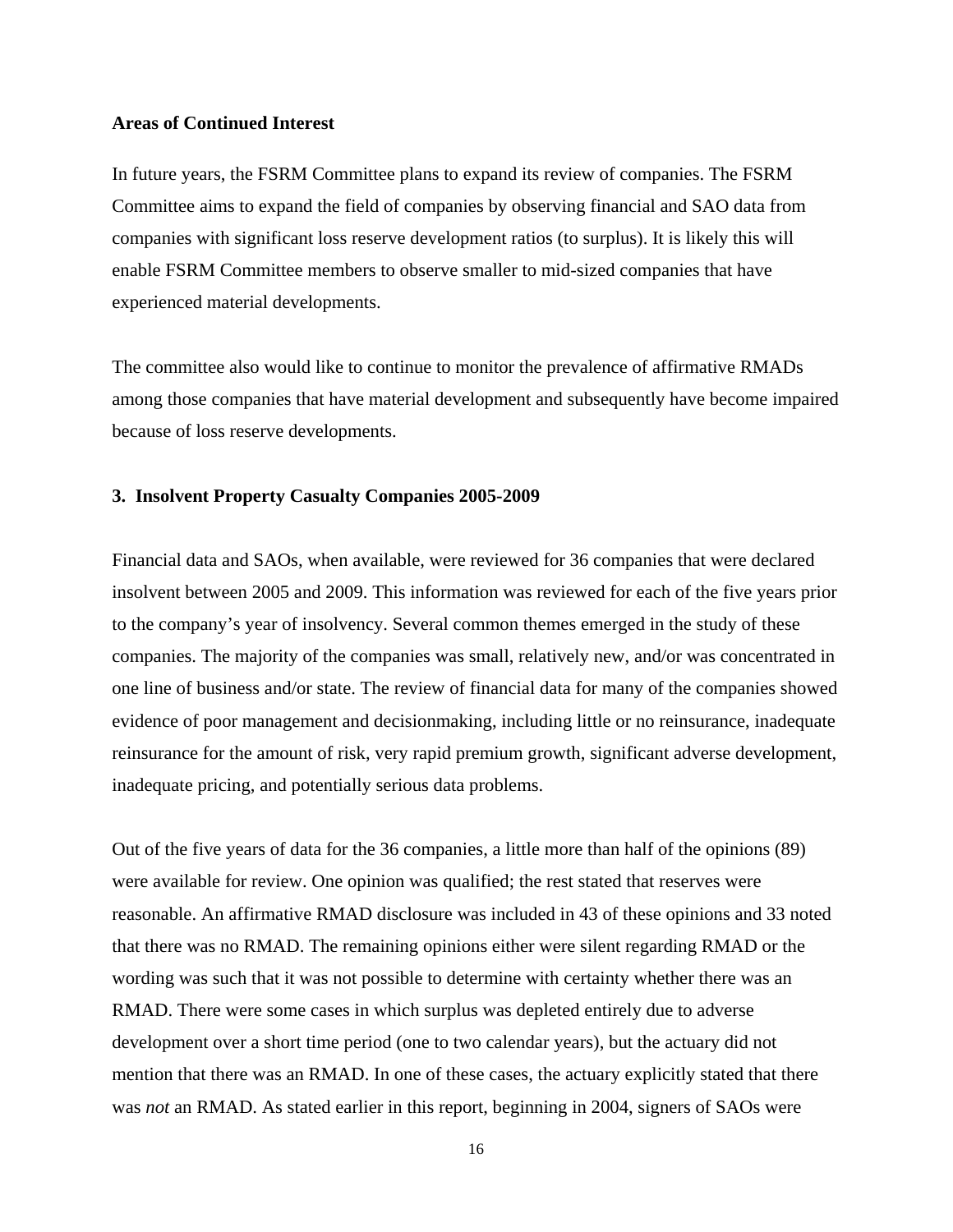required to provide an RMAD comment that includes their definition of material. Before 2004, appointed actuaries were required to comment only if there was an RMAD. The materiality standard used in the majority of the opinions was between 5 percent and 20 percent of surplus. Only eight of the reviewed opinions had a standard measured as a percentage of reserves.

Most of the companies' opinions lacked comments about risk factors. There were several examples in which there was significant risk, but there was no comment in the SAO. In the actuaries' defense, some of the items noted above as poor management and decisionmaking could have been described as outside the scope of what the actuary should include in his/her comments. One particular multi-state, multi-line company had poor loss ratios in the late 1990s and improving loss ratios thereafter. There was some adverse development from the A&E reserves, and the company entered and exited lines of business quickly (for example, it appears that the company wrote WC only in 2002). The reviewed SAOs included an affirmative RMAD statement but did not discuss any of the risk factors, such as the poor loss ratios, entering and leaving lines of business very quickly, etc.

#### **Observations:**

- Many of the insolvent companies were small, relatively new, and mono-line and/or mono-state.
- Reasons for most of the insolvencies could be classified as poor management and/or decisionmaking.
- Many of the opinions did not adequately disclose companies' major risk factors.
- RMAD disclosures were questionable.

#### **General Comments:**

- The introduction of the SAO raised the standard for appointed actuaries.
- The SAO is a living document that has undergone many changes in response to developments over the years.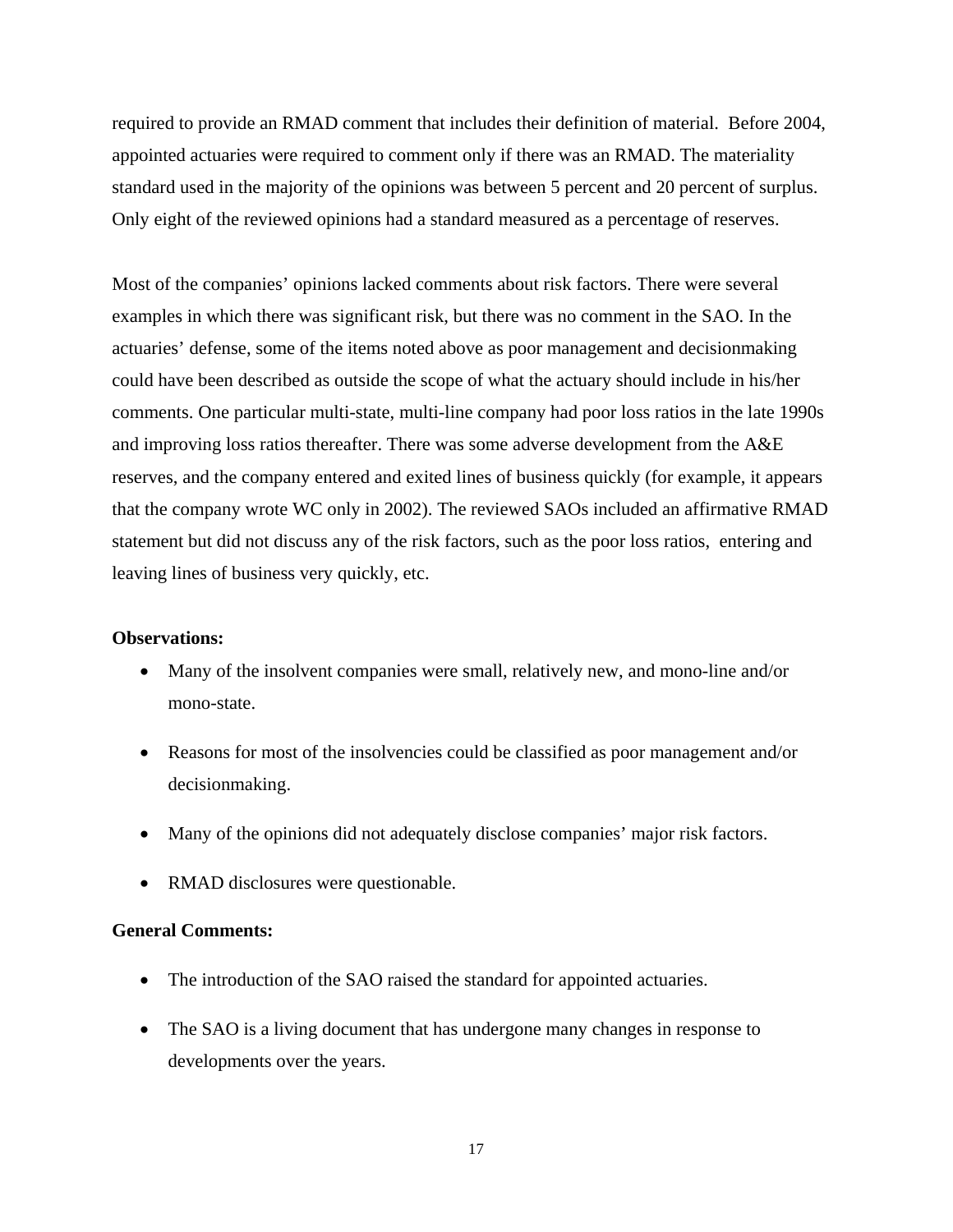- While the SAO, by itself, cannot prevent insolvencies, it can help identify those companies and/or categories of companies that could be in trouble.
- Access to the SAOs has become easier over the years, enabling actuaries to aggregate information for the industry as whole.
- Several actuarial organizations are involved in providing continuing education opportunities on the topic of SAOs. Such opportunities include COPLFR's annual practice note, the Effective Loss Reserve Opinion Seminar, and the Casualty Loss Reserve Seminar.
- Regulators employ SAOs as one of their primary tools in assessing the solvency and vulnerability of the companies under their domain.

#### **Future Steps:**

- Periodic studies of the causes of P/C company insolvencies should be undertaken to provide insight into the drivers of insolvencies and how they evolve over time.
- Future studies should include ERM methodologies to help identify those companies with significant insurance risk, including underwriting, reserving, and operational risk.
- Data gleaned from SAOs should be aggregated and reviewed to determine their effectiveness, including discussions of risk factors and RMAD definitions.

The effectiveness of the SAO is directly related to the efforts undertaken to ensure that actuaries are familiar with the SAO requirements and to ensure that actuarial reports adhere to both the spirit and the letter of the SAO instructions. Extra vigilance in times of economic turmoil may go a long way to help identify companies that are at risk of insolvency.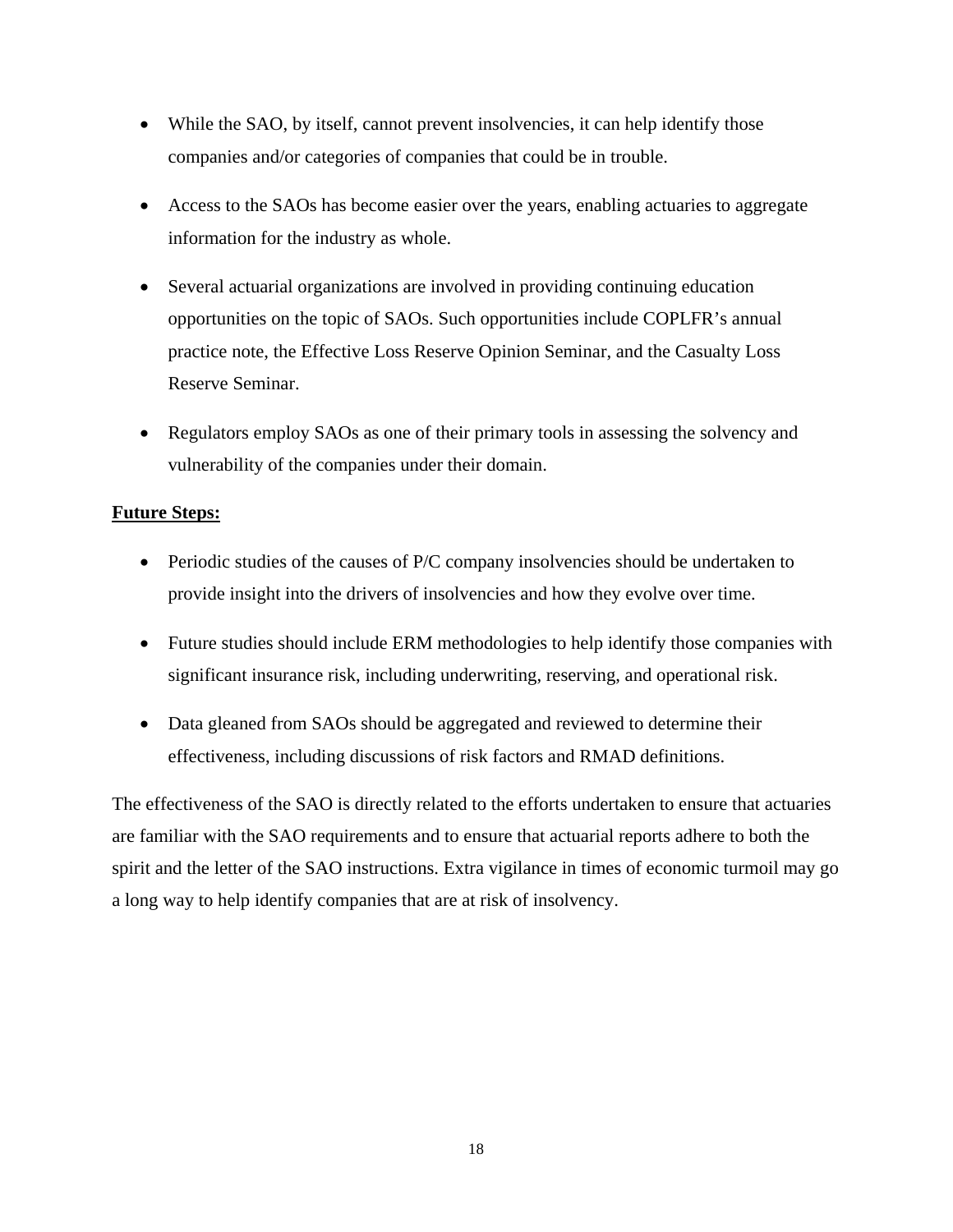## **Appendix 1**

|                                     |                         | One-Year<br>Dev't |                            |                       |                         | One-Year<br>Dev't as %<br>of 2001 | 2001 Dev't         | 2001 Dev't          |     | 2002 Total                                        |
|-------------------------------------|-------------------------|-------------------|----------------------------|-----------------------|-------------------------|-----------------------------------|--------------------|---------------------|-----|---------------------------------------------------|
| <b>Company Name</b>                 | Source of<br>Adv. Dev't | (000)             | Two-year<br>(000)<br>Dev't | 2002 Surplus<br>(000) | 2001 Surplus<br>(000)   | <b>Surplus</b>                    | thru 2009<br>(000) | since 2002<br>(000) |     | <b>RMAD Reserves Loss</b><br>in SAO and LAE (000) |
| American Rein Co                    | R                       | 2,220,824         | 2,662,169                  | 2,230,032             | 2,643,094               | 84.02%                            | $-1,564,934$       | $-3,785,758$        | Yes | 7,309,153                                         |
| <b>Employers Reins Corp</b>         | $\mathsf R$             | 1,883,350         | 1,886,799                  | 4,431,736             | 4,857,911               | 38.77%                            | 5,034,835          | 3,151,485           | Yes | 5,665,420                                         |
| Columbia Ins Co                     | SS                      | 1,115,786         | 847,985                    | 3,997,187             | 4,075,309               | 27.38%                            | 1,549,293          | 433,507             |     | 1,844,401                                         |
| National Union Fire Ins Co Of Pitts | D&O                     | 1,011,189         | 1,167,409                  | 5,885,057             | 6,410,712               | 15.77%                            | 6,205,708          | 5,194,519           | Yes | 5,477,821                                         |
| Travelers Cas & Surety Co           | ASB                     | 992,548           | 947,200                    | 2,572,746             | 2,998,765               | 33.10%                            | 2,264,320          | 1,271,772           |     | 7,903,103                                         |
| American Home Assur Co              |                         | 954,209           | 1,105,147                  | 2,883,305             | 3,518,539               | 27.12%                            | 5,876,896          | 4,922,687           | Yes | 5,242,722                                         |
| Travelers Ind Co                    | ASB                     | 811,357           | 770,188                    | 3,963,326             | 3,824,743               | 21.21%                            | 2,661,811          | 1,850,454           |     | 6,390,271                                         |
| Century Ind Co                      | A&E                     | 757,943           | 935,351                    | 25,000                | 150,561                 | 503.41%                           | 1,518,554          | 760,611             | Yes | 2,277,859                                         |
| Allstate Ins Co                     | A&E                     | 752,544           | 778,816                    | 13,760,543            | 13,772,727              | 5.46%                             | 2,613,180          | 1,860,636           |     | 13,317,572                                        |
| Lumbermens Mut Cas Co               | Mold                    | 733,358           | 893,054                    | 696,846               | 1,266,575               | 57.90%                            | 926,173            | 192,815             |     | 7,309,153                                         |
| Zurich American Ins Co              | <b>WC</b>               | 723,792           | 1,131,490                  | 2,617,850             | 2,421,276               | 29.89%                            | 5,210,582          | 4,486,790           |     | 7,116,657                                         |
| Ge Reins Corp **                    | R                       | 710,260           | 749,588                    | 623,413               | 735,050                 | 96.63%                            | 1,798,221          | 1,087,961           | Yes | 1,575,797                                         |
| State Compensation Ins Fund         | <b>WC</b>               | 651,469           | 331,093                    | 1,449,361             | 1,431,382               | 45.51%                            | 4,298,797          | 3,647,328           | Yes | 9,837,966                                         |
| US Fidelity & Guaranty Co           | ASB                     | 488,260           | 268,875                    | 1,798,445             | 1,859,633               | 26.26%                            | 462,040            | $-26,220$           | Yes | 2,412,088                                         |
| Federal Ins Co                      | ASB                     | 405,625           | 221,189                    | 4,451,016             | 3,526,320               | 11.50%                            | 1,740,627          | 1,335,002           |     | 7,685,188                                         |
| State Ins Fund                      | WC                      | 393,416           | 181,141                    | 1,134,405             | 1,172,033               | 33.57%                            | 1,339,125          | 945,709             |     | 7,035,395                                         |
| General Rein Corp                   | R                       | 389,514           | 1,521,581                  | 4,095,127             | 3,737,764               | 10.42%                            | $-2,094,406$       | $-2,483,920$        | Yes | 12,291,641                                        |
| Liberty Mut Ins Co                  | <b>OTLB</b>             | 385,224           | 1,458,294                  | 4,007,749             | 4,476,207               | 8.61%                             | 3,846,178          | 3,460,954           |     | 9,335,887                                         |
| Medical Liability Mut Ins Co        | MМ                      | 318,165           | 294,967                    | 993,042               | 1,428,745               | 22.27%                            | 348,761            | 30,596              | Yes | 3,241,702                                         |
| Transatlantic Rein Co               | R                       | 293,540           | 448,091                    | 1,545,944             | 1,401,055               | 20.95%                            | 2,475,797          | 2,182,257           |     | 2,917,147                                         |
| State Farm Lloyds                   | HO                      | 289,788           | 153,247                    | 587,203               | 82,740                  | 350.24%                           | 244,049            | $-45,739$           |     | 691,056                                           |
| Fremont Ind Co <sup>*</sup>         | <b>WC</b>               | 280,121           | 370,589                    | $-290,610$            | 36,904                  | 759.06%                           | Inactive           | Inactive            |     | 1,168,633                                         |
| Commerce & Industry Ins Co          |                         | 266,080           | 307,213                    | 962,877               | 976,982                 | 27.23%                            | 1,796,369          | 1,530,289           |     | 1,441,532                                         |
| Gerling Global Reins Corp Of Ameri  | WC, R                   | 248,794           | 355,710                    | 288,507               | 522,707                 | 47.60%                            | 449,507            | 200,713             | Yes | 1,142,070                                         |
| Phoenix Ins Co                      | <b>ASB</b>              | 243,712           | 232,584                    | 771,327               | 818,785                 | 29.77%                            | 556,071            | 312,359             |     | 1,728,614                                         |
| Standard Fire Ins Co                | ASB                     | 236,190           | 225,405                    | 741,652               | 854,883                 | 27.63%                            | 538,276            | 302,086             |     | 1,675,300                                         |
| Mid-Century Ins Co                  | EQ                      | 231,998           | 429,601                    | 513,595               | 508,877                 | 45.59%                            | 1,215,809          | 983,811             |     | 1,107,779                                         |
| St Paul Fire & Marine Ins Co        | MM                      | 226,942           | 969,372                    | 4,925,779             | 4,142,586               | 5.48%                             | 2,703,818          | 2,476,876           | Yes | 9,399,286                                         |
| Farmers Ins Exch                    | HO                      | 214,093           | 60,848                     | 2,045,064             | 1,969,553               | 10.87%                            | 1,434,205          | 1,220,112           |     | 2,953,363                                         |
| Factory Mut Ins Co                  | A&E                     | 207,818           | 37,952                     | 1,933,030             | 1,781,683               | 11.66%                            | 719,544            | 511,726             |     | 1,264,879                                         |
|                                     |                         | 18,437,909        | 21,742,948                 | 75,640,557            | 77,404,101              |                                   |                    |                     |     |                                                   |
| <b>Industry Totals</b>              |                         | 23,046,147        | 32,185,730                 |                       | 378,474,577 378,531,136 |                                   |                    |                     |     |                                                   |
|                                     | Lines of Business:      |                   | $\mathsf{R}$               | WC                    |                         |                                   |                    |                     |     |                                                   |
|                                     |                         |                   | SS                         | HO                    |                         |                                   |                    |                     |     |                                                   |
| * latest available statement 2002   |                         |                   | <b>D&amp;O</b>             | ${\sf EQ}$<br>19      |                         |                                   |                    |                     |     |                                                   |

 $MM$ 

\*\* latest available statement 2006 ASB MM

A&E OTLB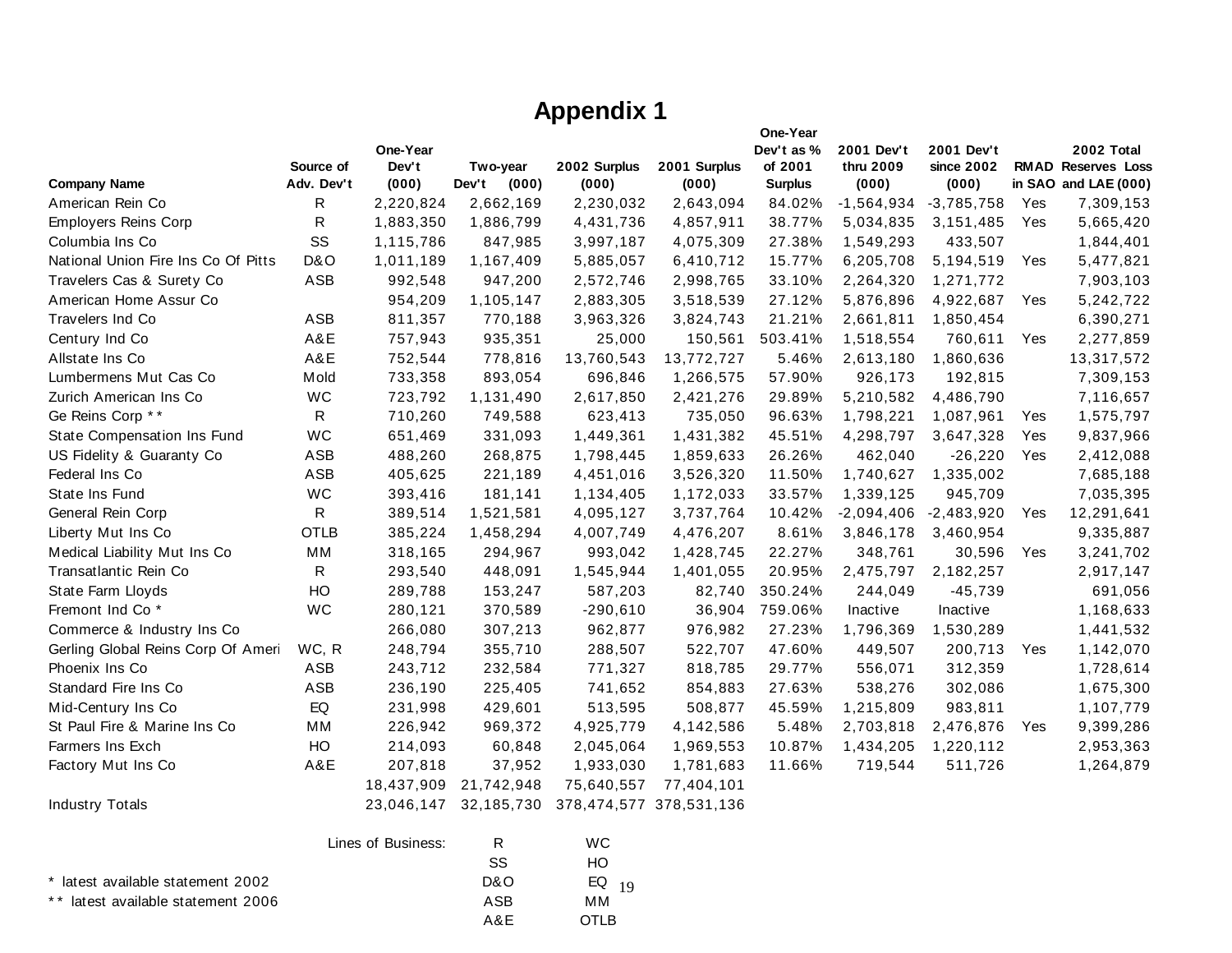### **Appendix 2**

#### **Group A**

This group had five companies on the original list of 30. They are part of an intercompany pool. After 2002, the group also acquired one of the first three companies discussed in the section above. While none of the companies would have been insolvent, four subsequently have experienced adverse development of 35 percent to 55 percent of their 2002 surplus and likely would have been in some RBC action category. The fifth company, also acquired after 2002, has experienced adverse development of less than 20 percent of its 2002 surplus and would not have been in an RBC action level. Since 2005, they all have experienced favorable development, and all have RBCs in the 500 percent to 600 percent range or higher. Their SAOs have had affirmative RMAD statements from 2001 forward, except the fifth company, which had one with extensive discussions of risk factors. These companies have grown in premium volume and surplus and have generally experienced positive net income. All have had positive underwriting income since 2006. All of the companies listed A&E as the primary source of their adverse development.

#### **Group B**

In this group of three companies, two fall into one subgroup and the third stands on its own. The subgroup with two companies has had the same actuary throughout our review period. There was no mention of an RMAD prior to 2004, and, since then, the actuary has stated that there is no RMAD, using a materiality standard of 25 percent of surplus. The discussion of risks offers little beyond the basic required information. The companies have experienced underwriting losses most years and persistent adverse development. One company would have been insolvent and the other would have been in an RBC action level had they initially booked the full amount of their subsequent development.

The third company had three different actuaries over this time span. The company generally has suffered underwriting losses and would have been insolvent in 2001, based on the subsequent loss reserve development of more than 200 percent of surplus. There is no mention of an RMAD prior to the 2004 requirement, and, since then, the actuaries have said there is no RMAD using a materiality standard of 10 percent of surplus. There was a reasonable discussion of risks in the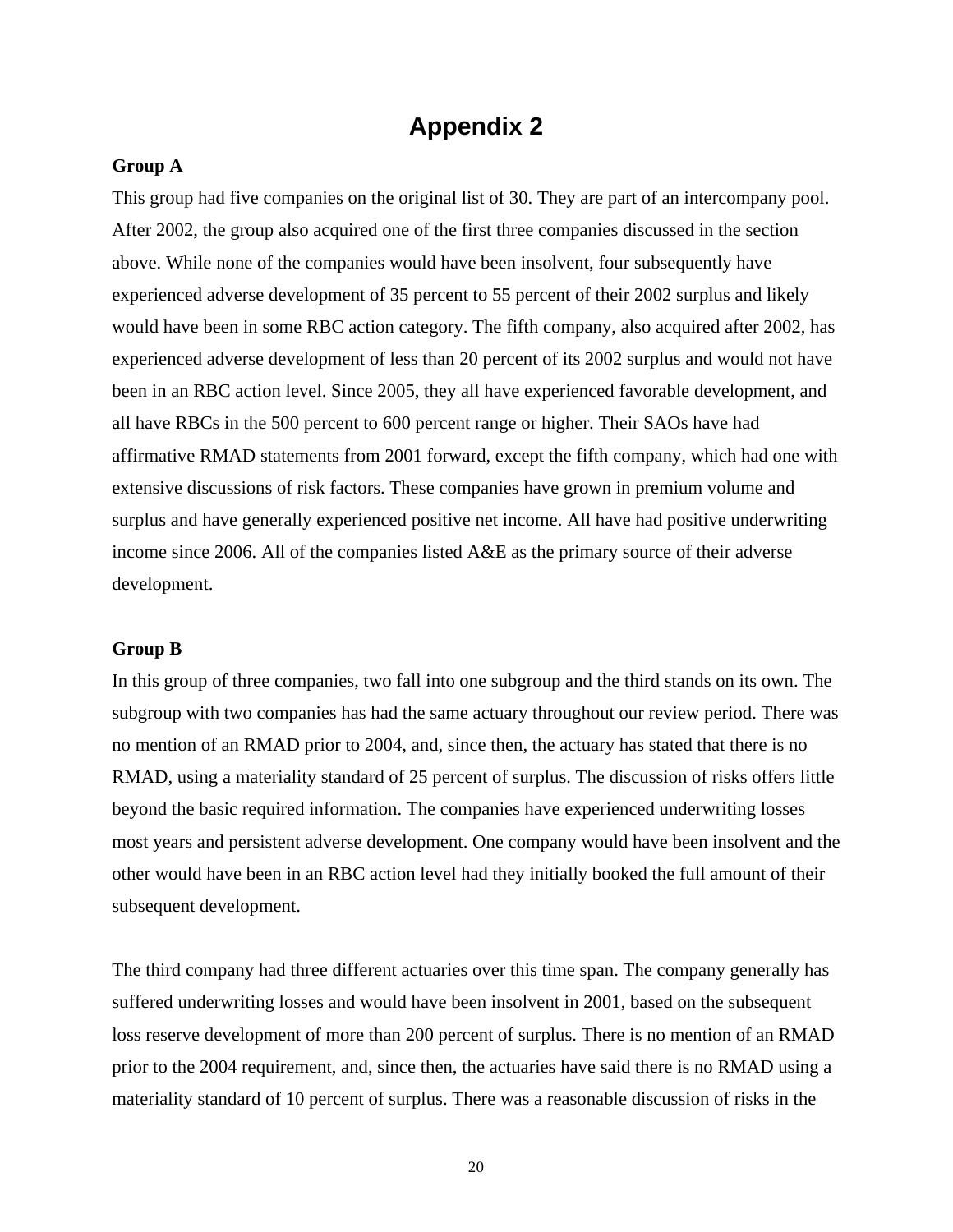2001 SAO, but, beginning in 2002, the SAO was less robust, and it has weakened over time. The 2008 opinion had a much more thorough discussion of risks than its predecessor. The company's RBC has been below 400 percent throughout our review period.

#### **Group C**

This is another group that includes a reinsurer and three primary companies. The reinsurer has had two SAO signers. Based on the development to date, all three primary companies would have been insolvent in 2001, and the reinsurer would have been in an RBC action level. All of the primary companies have had affirmative RMAD statements throughout the review period, but the discussion of risks has been brief. The reinsurer has had an affirmative RMAD since 2003. The materiality threshold has been 20 percent of surplus for the primary companies and 25 percent for the reinsurer. The companies write mainly liability lines and have experienced both premium and surplus growth. Their results have been more stable since 2005.

#### **Group D**

The final group consists of a primary company and a large reinsurer. The primary insurer is a large insurer, and its inclusion on the list was attributed to the assumption of a stop-loss contract from affiliates. The company has never had an affirmative RMAD statement, and its RBC has never been below 400 percent. Since 2002, its development has been less than 15 percent of the 2002 surplus. The reinsurer fell into an RBC action level in 2001 and stayed there through 2003. The company's subsequent development on the 2001 and 2002 reserves has been favorable, but that has been distorted by a reinsurance agreement that ceded approximately half of its reserves. Otherwise, it would have experienced additional adverse development. The SAO did not address the cession. The reinsurer has had an affirmative RMAD each year based on a 5 percent of surplus standard. This RMAD might not provide meaningful information for a large reinsurer for which a 5 percent swing would likely be within a reasonable range of results.

#### **Others**

The final three companies include two large insurers and one large reinsurer. The first large insurer is a subsidiary of a large group that writes mainly commercial lines business. The SAO included a reasonable discussion of risk factors, but did not have an affirmative RMAD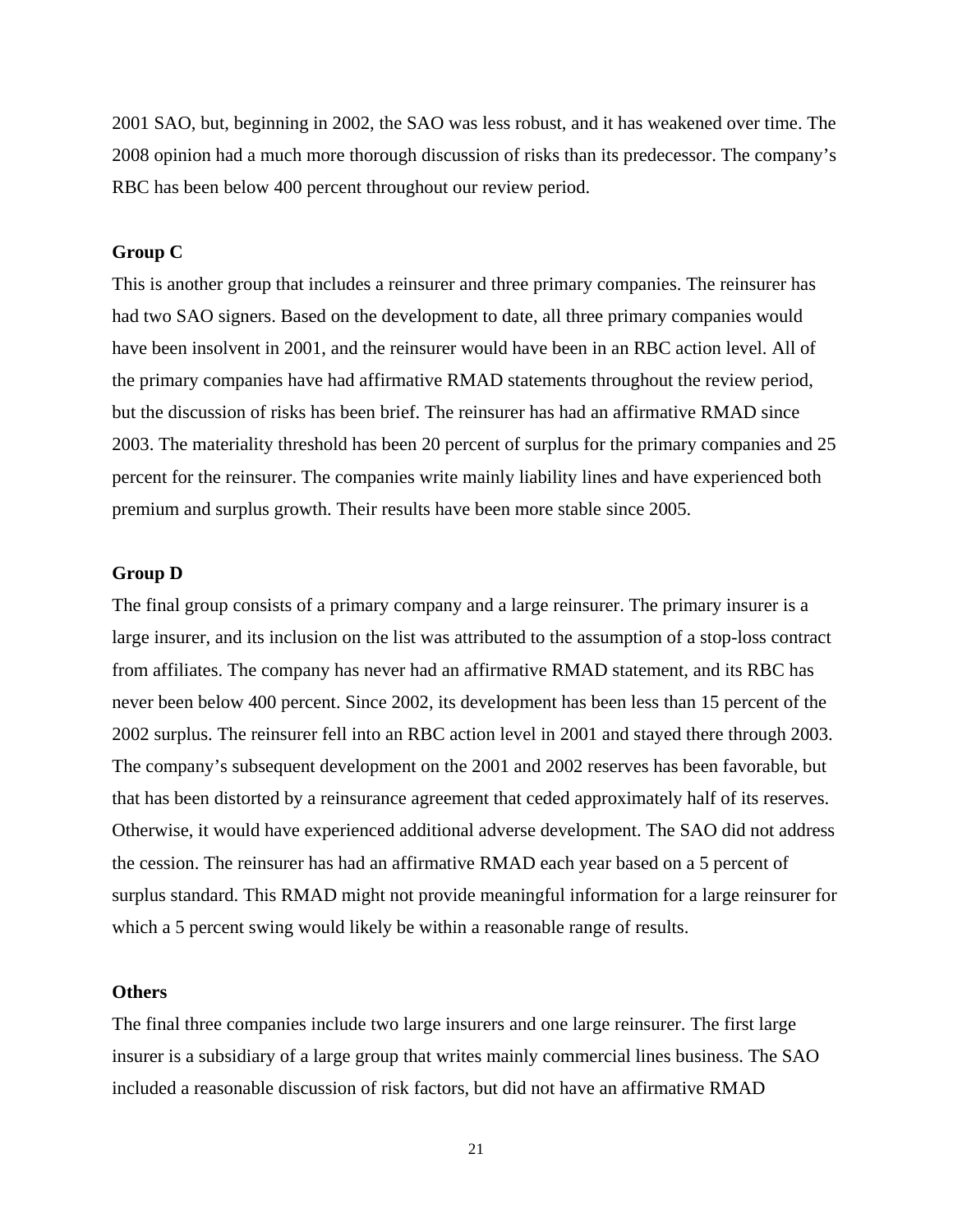statement until 2004. The 2001 runoff would have placed the company at an RBC action level, while the 2002 runoff would have been close to the action-level threshold. It is possible that the parent company would have intervened, as the group is rated A++ by A.M. Best. Development since 2005 has been favorable. A&E reserves were identified as a significant contributor to its adverse development. Since 2002, the company's surplus has nearly tripled, and its RBC is now at 500 percent.

The other large primary insurer is also a subsidiary of a larger group. The company's RBC never slipped below 300 percent and the runoff of the 2002 reserves has been a comparatively modest 12 percent of surplus. The company did not have an RMAD statement prior to 2004, and, since 2004, it has stated that there was not an RMAD based on a materiality threshold of 3 percent to 5 percent of surplus. The company's runoff would not indicate it would ever have been impaired or in an RBC action level. A&E is cited as a major contributor to its adverse development in 2002. The company has experienced small favorable development each year since 2004.

The final company is a large reinsurer that had the largest adverse development during 2002 on the 2001 reserves. That development put it at an RBC action level from which it recovered slowly over the next two years. It then appears that the company entered some sort of reinsurance agreement that increased its RBC to over 400 percent, where it remains today.